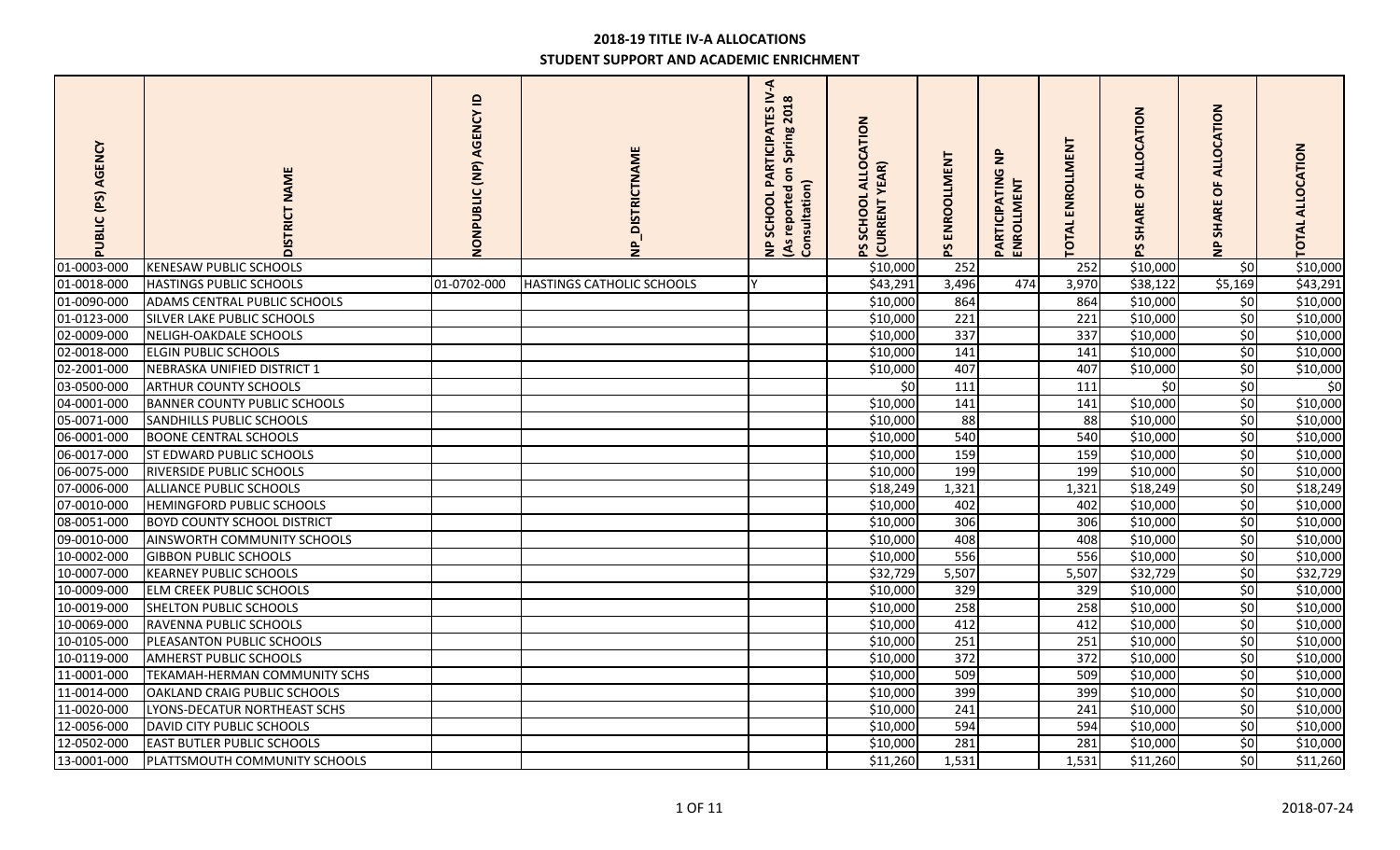| AGENCY<br>PUBLIC (PS) | <b>NAME</b><br><b>DISTRICT</b>       | $\mathbf{r}$<br>NONPUBLIC (NP) AGENCY | <b>DISTRICTNAME</b><br>$\frac{1}{2}$ | F.<br>PARTICIPATES IV<br>(As reported on Spring 2018<br>Consultation)<br>SCHOOL<br>$\frac{1}{2}$ | ALLOCATION<br>EAR)<br>SCHOOL<br><b>CURRENT</b> | PS ENROOLLMENT | $\mathbf{z}$<br>PARTICIPATIN<br><b>MENT</b><br>ENROLL | ENROLLMENT<br>TOTAL | CATION<br><b>ALLO</b><br>ŏ<br><b>IARE</b><br>오<br>59 | <b>NOIL</b><br>3<br>O<br>O<br>₹<br>또<br>$\epsilon$ | <b>TOTAL ALLOCATION</b> |
|-----------------------|--------------------------------------|---------------------------------------|--------------------------------------|--------------------------------------------------------------------------------------------------|------------------------------------------------|----------------|-------------------------------------------------------|---------------------|------------------------------------------------------|----------------------------------------------------|-------------------------|
| 13-0022-000           | <b>WEEPING WATER PUBLIC SCHOOLS</b>  |                                       |                                      |                                                                                                  | \$10,000                                       | 282            |                                                       | 282                 | \$10,000                                             | \$0                                                | 510,000                 |
| 13-0032-000           | LOUISVILLE PUBLIC SCHOOLS            |                                       |                                      |                                                                                                  | \$10,000                                       | 624            |                                                       | 624                 | \$10,000                                             | \$0                                                | \$10,000                |
| 13-0056-000           | <b>CONESTOGA PUBLIC SCHOOLS</b>      |                                       |                                      |                                                                                                  | \$10,000                                       | 662            |                                                       | 662                 | \$10,000                                             | 50                                                 | \$10,000                |
| 13-0097-000           | ELMWOOD-MURDOCK PUBLIC SCHOOLS       |                                       |                                      |                                                                                                  | \$10,000                                       | 408            |                                                       | 408                 | \$10,000                                             | 50                                                 | \$10,000                |
| 14-0008-000           | HARTINGTON NEWCASTLE PUBLIC SCHOOLS  | 14-0701-000                           | HOLY TRINITY ELEMENTARY SCHOOL       |                                                                                                  | \$10,000                                       | 318            | 149                                                   | 488                 | \$6,517                                              | \$3,053                                            | \$9,570                 |
| 14-0008-000           | HARTINGTON NEWCASTLE PUBLIC SCHOOLS  | 14-0703-000                           | WEST CATHOLIC ELEMENTARY SCH         |                                                                                                  |                                                |                | 21                                                    |                     |                                                      | \$430                                              | \$430                   |
| 14-0045-000           | RANDOLPH PUBLIC SCHOOLS              |                                       |                                      |                                                                                                  | \$10,000                                       | 222            |                                                       | 222                 | \$10,000                                             | \$0                                                | \$10,000                |
| 14-0054-000           | LAUREL-CONCORD-COLERIDGE SCHOOL      |                                       |                                      |                                                                                                  | \$10,000                                       | 437            |                                                       | 437                 | \$10,000                                             | 50                                                 | \$10,000                |
| 14-0101-000           | <b>WYNOT PUBLIC SCHOOLS</b>          |                                       |                                      |                                                                                                  | \$10,000                                       | 172            |                                                       | 172                 | \$10,000                                             | \$0                                                | \$10,000                |
| 15-0010-000           | <b>CHASE COUNTY SCHOOLS</b>          |                                       |                                      |                                                                                                  | \$10,000                                       | 637            |                                                       | 637                 | \$10,000                                             | 50                                                 | \$10,000                |
| 15-0536-000           | WAUNETA-PALISADE PUBLIC SCHS         |                                       |                                      |                                                                                                  | \$10,000                                       | 219            |                                                       | 219                 | \$10,000                                             | 50                                                 | \$10,000                |
| 16-0006-000           | <b>VALENTINE COMMUNITY SCHOOLS</b>   |                                       |                                      |                                                                                                  | \$10,000                                       | 563            |                                                       | 563                 | \$10,000                                             | \$0                                                | \$10,000                |
| 16-0030-000           | <b>CODY-KILGORE PUBLIC SCHS</b>      |                                       |                                      |                                                                                                  | \$10,000                                       | 167            |                                                       | 167                 | \$10,000                                             | \$0                                                | \$10,000                |
| 17-0001-000           | SIDNEY PUBLIC SCHOOLS                |                                       |                                      |                                                                                                  | \$10,000                                       | 1,254          |                                                       | 1,254               | \$10,000                                             | 50                                                 | \$10,000                |
| 17-0003-000           | LEYTON PUBLIC SCHOOLS                |                                       |                                      |                                                                                                  | \$10,000                                       | 184            |                                                       | 184                 | \$10,000                                             | 50                                                 | \$10,000                |
| 17-0009-000           | POTTER-DIX PUBLIC SCHOOLS            |                                       |                                      |                                                                                                  | \$10,000                                       | 174            |                                                       | 174                 | \$10,000                                             | \$0                                                | \$10,000                |
| 18-0002-000           | <b>SUTTON PUBLIC SCHOOLS</b>         |                                       |                                      |                                                                                                  | \$10,000                                       | 389            |                                                       | 389                 | \$10,000                                             | $\overline{50}$                                    | \$10,000                |
| 18-0011-000           | <b>HARVARD PUBLIC SCHOOLS</b>        |                                       |                                      |                                                                                                  | \$10,000                                       | 245            |                                                       | 245                 | \$10,000                                             | \$0                                                | \$10,000                |
| 19-0039-000           | LEIGH COMMUNITY SCHOOLS              |                                       |                                      |                                                                                                  | \$10,000                                       | 198            |                                                       | 198                 | \$10,000                                             | 50                                                 | \$10,000                |
| 19-0058-000           | <b>CLARKSON PUBLIC SCHOOLS</b>       |                                       |                                      |                                                                                                  | \$10,000                                       | 181            |                                                       | 181                 | \$10,000                                             | \$0                                                | \$10,000                |
| 19-0070-000           | HOWELLS-DODGE CONSOLIDATED SCHOOLS   |                                       |                                      |                                                                                                  | \$10,000                                       | 236            |                                                       | 236                 | \$10,000                                             | \$0                                                | \$10,000                |
| 19-0123-000           | SCHUYLER COMMUNITY SCHOOLS           |                                       |                                      |                                                                                                  | \$32,415                                       | 1,850          |                                                       | 1,850               | \$32,415                                             | \$0                                                | \$32,415                |
| 20-0001-000           | <b>WEST POINT PUBLIC SCHOOLS</b>     |                                       |                                      |                                                                                                  | \$10,000                                       | 709            |                                                       | 709                 | \$10,000                                             | \$0                                                | \$10,000                |
| 20-0020-000           | <b>BANCROFT-ROSALIE COMM SCHOOLS</b> |                                       |                                      |                                                                                                  | \$10,000                                       | 263            |                                                       | 263                 | \$10,000                                             | \$0                                                | \$10,000                |
| 20-0030-000           | <b>WISNER-PILGER PUBLIC SCHOOLS</b>  |                                       |                                      |                                                                                                  | \$10,000                                       | 392            |                                                       | 392                 | \$10,000                                             | \$0                                                | \$10,000                |
| 21-0015-000           | ANSELMO-MERNA PUBLIC SCHOOLS         |                                       |                                      |                                                                                                  | \$10,000                                       | 260            |                                                       | 260                 | \$10,000                                             | \$0                                                | \$10,000                |
| 21-0025-000           | <b>BROKEN BOW PUBLIC SCHOOLS</b>     |                                       |                                      |                                                                                                  | \$10,000                                       | 762            |                                                       | 762                 | \$10,000                                             | \$0                                                | \$10,000                |
| 21-0044-000           | <b>ANSLEY PUBLIC SCHOOLS</b>         |                                       |                                      |                                                                                                  | \$10,000                                       | 173            |                                                       | 173                 | \$10,000                                             | \$0                                                | \$10,000                |
| 21-0084-000           | <b>SARGENT PUBLIC SCHOOLS</b>        |                                       |                                      |                                                                                                  | \$10,000                                       | 177            |                                                       | 177                 | \$10,000                                             | \$0                                                | \$10,000                |
| 21-0089-000           | <b>ARNOLD PUBLIC SCHOOLS</b>         |                                       |                                      |                                                                                                  | \$10,000                                       | 167            |                                                       | 167                 | \$10,000                                             | 50                                                 | \$10,000                |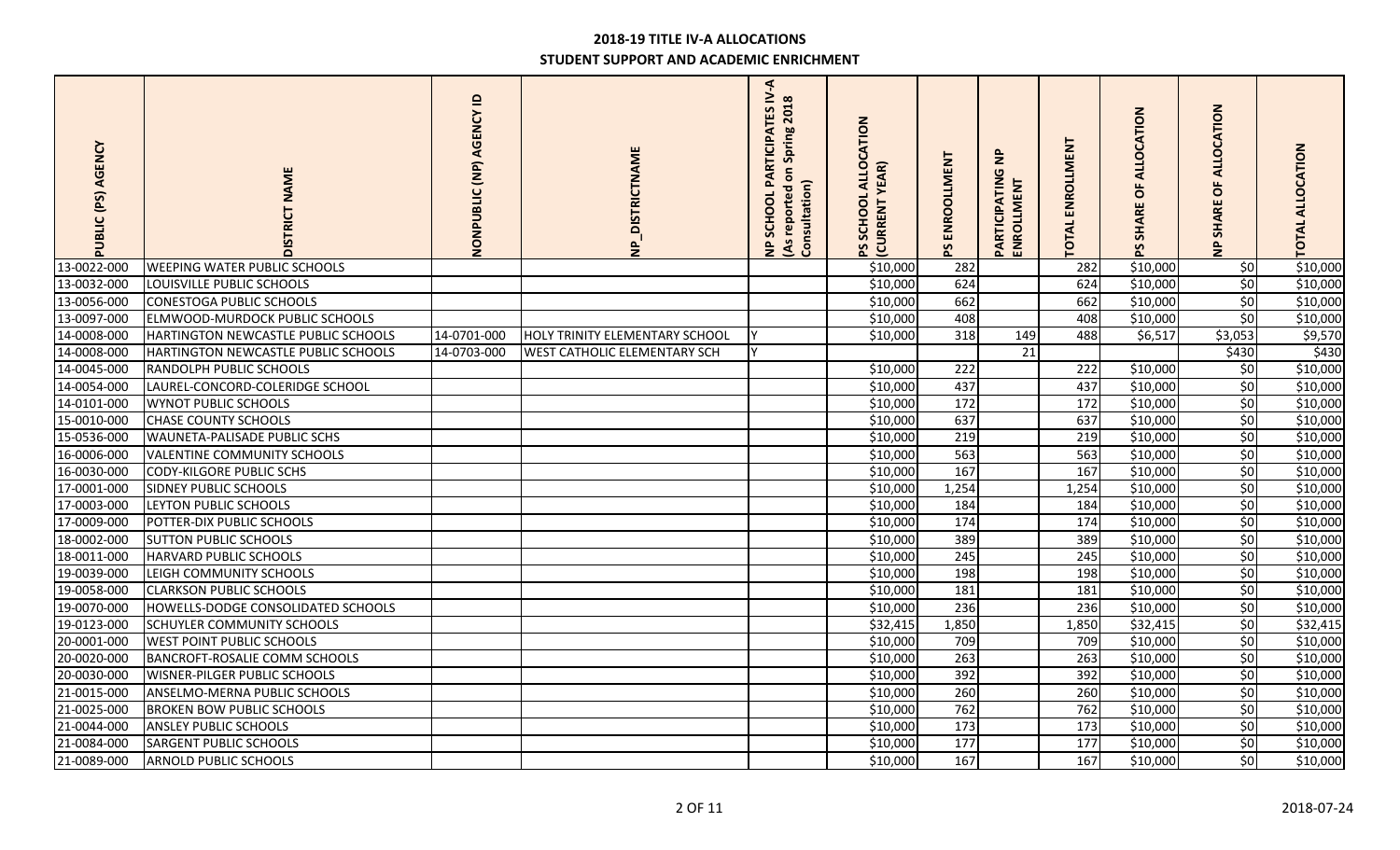| PUBLIC (PS) AGENCY | <b>NAME</b><br><b>DISTRICT</b>        | $\mathbf{a}$<br>NONPUBLIC (NP) AGENCY | <b>NP_DISTRICTNAME</b>              | F.<br><b>PARTICIPATES IV</b><br>(As reported on Spring 2018<br>Consultation)<br>SCHOOL<br>$\frac{1}{2}$ | ALLOCATION<br><b>YEAR)</b><br>SCHOOL<br><b>CURRENT</b> | PS ENROOLLMENT | $\bar{z}$<br>PARTICIPATIN<br>ENROLLMENT | ENROLLMENT<br><b>TOTAL</b> | CATION<br><b>ALLO</b><br>ŏ<br><b>SHARE</b> | CATION<br>Ŏ<br>O<br><b>SHARI</b><br>$\frac{a}{2}$ | <b>TOTAL ALLOCATION</b> |
|--------------------|---------------------------------------|---------------------------------------|-------------------------------------|---------------------------------------------------------------------------------------------------------|--------------------------------------------------------|----------------|-----------------------------------------|----------------------------|--------------------------------------------|---------------------------------------------------|-------------------------|
| 21-0180-000        | <b>CALLAWAY PUBLIC SCHOOLS</b>        |                                       |                                     |                                                                                                         | \$10,000                                               | 205            |                                         | 205                        | \$10,000                                   | \$0                                               | \$10,000                |
| 22-0011-000        | SO SIOUX CITY COMMUNITY SCHS          |                                       |                                     |                                                                                                         | \$59,546                                               | 3,624          |                                         | 3,624                      | \$59,546                                   | 50                                                | \$59,546                |
| 22-0031-000        | HOMER COMMUNITY SCHOOLS               |                                       |                                     |                                                                                                         | \$10,000                                               | 358            |                                         | 358                        | \$10,000                                   | \$0                                               | \$10,000                |
| 23-0002-000        | <b>CHADRON PUBLIC SCHOOLS</b>         |                                       |                                     |                                                                                                         | \$10,000                                               | 888            |                                         | 888                        | \$10,000                                   | \$0                                               | \$10,000                |
| 23-0071-000        | <b>CRAWFORD PUBLIC SCHOOLS</b>        |                                       |                                     |                                                                                                         | \$10,000                                               | 201            |                                         | 201                        | \$10,000                                   | 50                                                | \$10,000                |
| 24-0001-000        | LEXINGTON PUBLIC SCHOOLS              |                                       |                                     |                                                                                                         | \$51,539                                               | 2,793          |                                         | 2,793                      | \$51,539                                   | \$0                                               | \$51,539                |
| 24-0004-000        | <b>OVERTON PUBLIC SCHOOLS</b>         |                                       |                                     |                                                                                                         | \$10,000                                               | 290            |                                         | 290                        | \$10,000                                   | \$0                                               | \$10,000                |
| 24-0011-000        | <b>COZAD COMMUNITY SCHOOLS</b>        |                                       |                                     |                                                                                                         | \$10,000                                               | 892            |                                         | 892                        | \$10,000                                   | 50                                                | \$10,000                |
| 24-0020-000        | <b>GOTHENBURG PUBLIC SCHOOLS</b>      |                                       |                                     |                                                                                                         | \$10,000                                               | 890            |                                         | 890                        | \$10,000                                   | \$0                                               | \$10,000                |
| 24-0101-000        | SUMNER-EDDYVILLE-MILLER SCHS          |                                       |                                     |                                                                                                         | \$10,000                                               | 182            |                                         | 182                        | \$10,000                                   | 50                                                | \$10,000                |
| 25-0025-000        | <b>CREEK VALLEY SCHOOLS</b>           |                                       |                                     |                                                                                                         | \$10,000                                               | 197            |                                         | 197                        | \$10,000                                   | \$0                                               | \$10,000                |
| 25-0095-000        | <b>SOUTH PLATTE PUBLIC SCHOOLS</b>    |                                       |                                     |                                                                                                         | \$10,000                                               | 179            |                                         | 179                        | \$10,000                                   | 50                                                | \$10,000                |
| 26-0001-000        | PONCA PUBLIC SCHOOLS                  |                                       |                                     |                                                                                                         | \$10,000                                               | 446            |                                         | 446                        | \$10,000                                   | 50                                                | \$10,000                |
| 26-0070-000        | ALLEN CONSOLIDATED SCHOOLS            |                                       |                                     |                                                                                                         | \$10,000                                               | 172            |                                         | 172                        | \$10,000                                   | \$0                                               | \$10,000                |
| 26-0561-000        | <b>EMERSON-HUBBARD PUBLIC SCHOOLS</b> |                                       |                                     |                                                                                                         | \$10,000                                               | 253            |                                         | 253                        | \$10,000                                   | 50                                                | \$10,000                |
| 27-0001-000        | <b>FREMONT PUBLIC SCHOOLS</b>         | 27-0701-000                           | ARCHBISHOP BERGAN SCHOOL            |                                                                                                         | \$46,678                                               | 4,468          | 168                                     | 5,028                      | \$41,479                                   | \$1,560                                           | \$43,039                |
| 27-0001-000        | <b>FREMONT PUBLIC SCHOOLS</b>         | 27-0702-000                           | TRINITY LUTHERAN ELEM SCHOOLS       |                                                                                                         |                                                        |                | 132                                     |                            |                                            | \$1,225                                           | \$1,225                 |
| 27-0001-000        | <b>FREMONT PUBLIC SCHOOLS</b>         | 27-0706-000                           | <b>ARCHBISHOP BERGAN ELEMENTARY</b> |                                                                                                         |                                                        |                | 260                                     |                            |                                            | \$2,414                                           | \$2,414                 |
| 27-0062-000        | SCRIBNER-SNYDER COMMUNITY SCHS        |                                       |                                     |                                                                                                         | \$10,000                                               | 186            |                                         | 186                        | \$10,000                                   | 50                                                | \$10,000                |
| 27-0594-000        | LOGAN VIEW PUBLIC SCHOOLS             |                                       |                                     |                                                                                                         | \$10,000                                               | 547            |                                         | 547                        | \$10,000                                   | \$0                                               | \$10,000                |
| 27-0595-000        | NORTH BEND CENTRAL PUBLIC SCHS        |                                       |                                     |                                                                                                         | \$10,000                                               | 595            |                                         | 595                        | \$10,000                                   | \$0                                               | \$10,000                |
| 28-0001-000        | OMAHA PUBLIC SCHOOLS                  | 28-0702-000                           | JESUIT ACADEMY                      |                                                                                                         | \$1,446,161                                            | 50,182         | 73                                      | 59,453                     | \$1,220,646                                | \$1,776                                           | $\overline{51,}222,422$ |
| 28-0001-000        | OMAHA PUBLIC SCHOOLS                  | 28-0706-000                           | <b>BROWNELL TALBOT SCHOOLS</b>      | $\overline{\mathsf{v}}$                                                                                 |                                                        |                | 399                                     |                            |                                            | \$9,705                                           | \$9,705                 |
| 28-0001-000        | OMAHA PUBLIC SCHOOLS                  | 28-0707-000                           | PHOENIX ACADEMY DAY SCHOOL          | v                                                                                                       |                                                        |                | 126                                     |                            |                                            | \$3,065                                           | \$3,065                 |
| 28-0001-000        | OMAHA PUBLIC SCHOOLS                  | 28-0709-000                           | ALL SAINTS CATHOLIC SCHOOL          | v                                                                                                       |                                                        |                | 135                                     |                            |                                            | \$3,284                                           | \$3,284                 |
| 28-0001-000        | OMAHA PUBLIC SCHOOLS                  | 28-0716-000                           | DUCHESNE ACADEMY                    | v                                                                                                       |                                                        |                | 329                                     |                            |                                            | \$8,003                                           | \$8,003                 |
| 28-0001-000        | OMAHA PUBLIC SCHOOLS                  | 28-0718-000                           | GETHSEMANE LUTHERAN ELEMENTARY Y    |                                                                                                         |                                                        |                | 82                                      |                            |                                            | \$1,995                                           | \$1,995                 |
| 28-0001-000        | OMAHA PUBLIC SCHOOLS                  | 28-0719-000                           | <b>GOOD SHEPHERD ELEMENTARY SCH</b> |                                                                                                         |                                                        |                | 68                                      |                            |                                            | \$1,654                                           | \$1,654                 |
| 28-0001-000        | OMAHA PUBLIC SCHOOLS                  | 28-0720-000                           | <b>HOLY CROSS CATHOLIC SCHOOL</b>   |                                                                                                         |                                                        |                | 342                                     |                            |                                            | \$8,319                                           | \$8,319                 |
| 28-0001-000        | OMAHA PUBLIC SCHOOLS                  | 28-0722-000                           | HOLY NAME ELEMENTARY SCHOOL         | <b>v</b>                                                                                                |                                                        |                | 216                                     |                            |                                            | \$5,254                                           | \$5,254                 |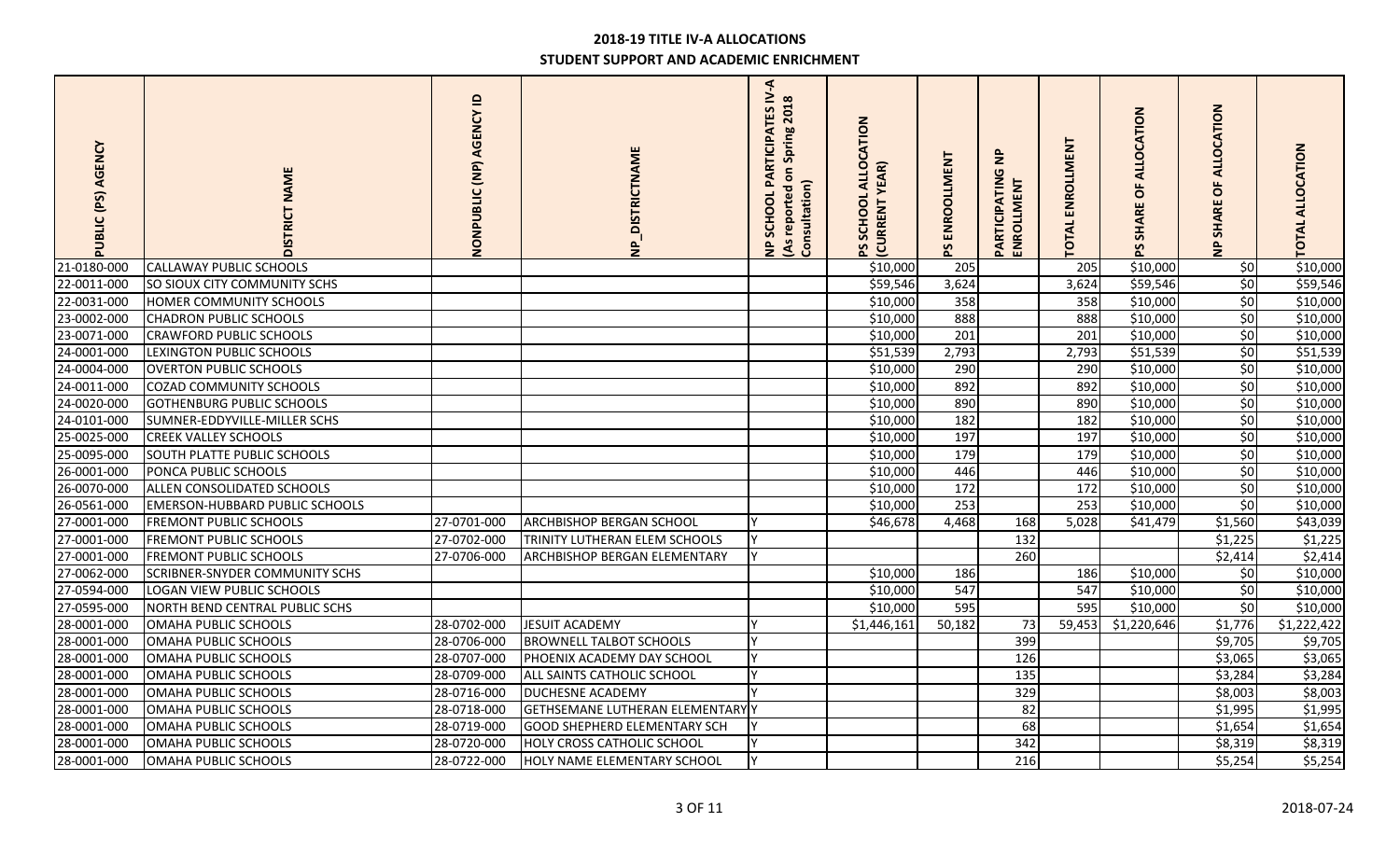| PUBLIC (PS) AGENCY | <b>NAME</b><br><b>DISTRICT</b> | $\mathbf{a}$<br>NONPUBLIC (NP) AGENCY | <b>DISTRICTNAME</b>                  | $\blacktriangleleft$<br><b>PARTICIPATES IV</b><br>(As reported on Spring 2018<br>Consultation)<br>SCHOOL<br>$\epsilon$ | CATION<br><b>ALLO</b><br><b>YEAR</b> )<br>SCHOOL<br>PS SCHOOL<br>(CURRENT | PS ENROOLLMENT | $\mathbf{z}$<br>PARTICIPATIN<br><b>ENROLLME</b> | ENROLLMENT<br><b>TOTA</b> | $\mathsf{S}$<br><b>GATI</b><br>$\circ$<br>ਟ<br>$\circ$<br>Æ<br>ৼ | <b>OCATION</b><br>ALL<br>$\circ$<br><b>SHARI</b><br>$\frac{1}{2}$ | <b>TOTAL ALLOCATION</b> |
|--------------------|--------------------------------|---------------------------------------|--------------------------------------|------------------------------------------------------------------------------------------------------------------------|---------------------------------------------------------------------------|----------------|-------------------------------------------------|---------------------------|------------------------------------------------------------------|-------------------------------------------------------------------|-------------------------|
| 28-0001-000        | OMAHA PUBLIC SCHOOLS           | 28-0725-000                           | MADONNA SCHOOL                       |                                                                                                                        |                                                                           |                | 56                                              |                           |                                                                  | \$1,362                                                           | \$1,362                 |
| 28-0001-000        | OMAHA PUBLIC SCHOOLS           | 28-0726-000                           | MARIAN HIGH SCHOOL                   |                                                                                                                        |                                                                           |                | 689                                             |                           |                                                                  | \$16,760                                                          | \$16,760                |
| 28-0001-000        | OMAHA PUBLIC SCHOOLS           | 28-0729-000                           | ST VINCENT DE PAUL ELEMENTARY        |                                                                                                                        |                                                                           |                | 773                                             |                           |                                                                  | \$18,803                                                          | \$18,803                |
| 28-0001-000        | OMAHA PUBLIC SCHOOLS           | 28-0730-000                           | <b>MERCY HIGH SCHOOL</b>             |                                                                                                                        |                                                                           |                | 350                                             |                           |                                                                  | \$8,514                                                           | \$8,514                 |
| 28-0001-000        | OMAHA PUBLIC SCHOOLS           | 28-0731-000                           | MONTESSORI EDUCATIONAL CNTRS         |                                                                                                                        |                                                                           |                | 17                                              |                           |                                                                  | \$414                                                             | \$414                   |
| 28-0001-000        | OMAHA PUBLIC SCHOOLS           | 28-0736-000                           | OUR LADY OF LOURDES ELEM SCH         |                                                                                                                        |                                                                           |                | 276                                             |                           |                                                                  | \$6,714                                                           | \$6,714                 |
| 28-0001-000        | OMAHA PUBLIC SCHOOLS           | 28-0740-000                           | RONCALLI CATHOLIC HIGH SCHOOL        |                                                                                                                        |                                                                           |                | 384                                             |                           |                                                                  | \$9,341                                                           | \$9,341                 |
| 28-0001-000        | OMAHA PUBLIC SCHOOLS           | 28-0741-000                           | SACRED HEART ELEMENTARY SCHOOL       |                                                                                                                        |                                                                           |                | 126                                             |                           |                                                                  | \$3,065                                                           | \$3,065                 |
| 28-0001-000        | OMAHA PUBLIC SCHOOLS           | 28-0746-000                           | <b>ST BERNARD ELEMENTARY SCHOOL</b>  |                                                                                                                        |                                                                           |                | 142                                             |                           |                                                                  | \$3,454                                                           | \$3,454                 |
| 28-0001-000        | OMAHA PUBLIC SCHOOLS           | 28-0748-000                           | ST CECILIA CATHEDRAL SCHOOL          |                                                                                                                        |                                                                           |                | 302                                             |                           |                                                                  | \$7,346                                                           | \$7,346                 |
| 28-0001-000        | OMAHA PUBLIC SCHOOLS           | 28-0752-000                           | ST JAMES-SETON ELEMENTARY SCH        |                                                                                                                        |                                                                           |                | 466                                             |                           |                                                                  | \$11,335                                                          | \$11,335                |
| 28-0001-000        | OMAHA PUBLIC SCHOOLS           | 28-0754-000                           | CONCORDIA LUTHERAN SCHOOLS OF OIY    |                                                                                                                        |                                                                           |                | 574                                             |                           |                                                                  | \$13,962                                                          | \$13,962                |
| 28-0001-000        | OMAHA PUBLIC SCHOOLS           | 28-0755-000                           | ST MARGARET MARY ELEM SCHOOL         |                                                                                                                        |                                                                           |                | 534                                             |                           |                                                                  | \$12,989                                                          | \$12,989                |
| 28-0001-000        | OMAHA PUBLIC SCHOOLS           | 28-0757-000                           | ST PAUL LUTHERAN ELEM SCHOOL         | v                                                                                                                      |                                                                           |                | 41                                              |                           |                                                                  | \$997                                                             | \$997                   |
| 28-0001-000        | OMAHA PUBLIC SCHOOLS           | 28-0759-000                           | STS PETER & PAUL ELEM SCHOOL         | V                                                                                                                      |                                                                           |                | 256                                             |                           |                                                                  | \$6,227                                                           | \$6,227                 |
| 28-0001-000        | OMAHA PUBLIC SCHOOLS           | 28-0760-000                           | ST PHILIP NERI ELEM SCHOOL           |                                                                                                                        |                                                                           |                | 132                                             |                           |                                                                  | \$3,211                                                           | \$3,211                 |
| 28-0001-000        | OMAHA PUBLIC SCHOOLS           | 28-0763-000                           | <b>ST ROBERT BELLARMINE ELEM</b>     |                                                                                                                        |                                                                           |                | 511                                             |                           |                                                                  | \$12,430                                                          | \$12,430                |
| 28-0001-000        | OMAHA PUBLIC SCHOOLS           | 28-0765-000                           | <b>ST THOMAS MORE ELEM SCHOOL</b>    | $\mathsf{v}$                                                                                                           |                                                                           |                | 375                                             |                           |                                                                  | \$9,122                                                           | \$9,122                 |
| 28-0001-000        | OMAHA PUBLIC SCHOOLS           | 28-0767-000                           | OMAHA CHRISTIAN ACADEMY              | v                                                                                                                      |                                                                           |                | 235                                             |                           |                                                                  | \$5,716                                                           | \$5,716                 |
| 28-0001-000        | OMAHA PUBLIC SCHOOLS           | 28-0775-000                           | NELSON MANDELA ELEMENTARY            |                                                                                                                        |                                                                           |                | 179                                             |                           |                                                                  | \$4,354                                                           | \$4,354                 |
| 28-0001-000        | OMAHA PUBLIC SCHOOLS           | 28-0776-000                           | <b>FRIEDEL JEWISH ACADEMY</b>        |                                                                                                                        |                                                                           |                | 40                                              |                           |                                                                  | \$973                                                             | \$973                   |
| 28-0001-000        | OMAHA PUBLIC SCHOOLS           | 28-0790-000                           | MONTESSORI PARENT'S CO-OP            | v                                                                                                                      |                                                                           |                | 17                                              |                           |                                                                  | \$414                                                             | \$414                   |
| 28-0001-000        | OMAHA PUBLIC SCHOOLS           | 28-0796-000                           | OMAHA STREET SCHOOL                  |                                                                                                                        |                                                                           |                | $\overline{22}$                                 |                           |                                                                  | \$535                                                             | \$535                   |
| 28-0001-000        | OMAHA PUBLIC SCHOOLS           | 77-0702-000                           | ST BERNADETTE ELEMENTARY SCH         |                                                                                                                        |                                                                           |                | 267                                             |                           |                                                                  | \$6,495                                                           | \$6,495                 |
| 28-0001-000        | OMAHA PUBLIC SCHOOLS           | 77-0703-000                           | DANIEL J GROSS CATHOLIC HIGH         |                                                                                                                        |                                                                           |                | 399                                             |                           |                                                                  | \$9,705                                                           | \$9,705                 |
| 28-0001-000        | OMAHA PUBLIC SCHOOLS           | 77-0713-000                           | <b>CORNERSTONE CHRISTIAN SCHOOLS</b> | I۷                                                                                                                     |                                                                           |                | 338                                             |                           |                                                                  | \$8,222                                                           | \$8,222                 |
| 28-0010-000        | <b>ELKHORN PUBLIC SCHOOLS</b>  |                                       |                                      |                                                                                                                        | \$10,000                                                                  | 9,001          |                                                 | 9,001                     | \$10,000                                                         | \$0                                                               | \$10,000                |
| 28-0015-000        | DOUGLAS CO WEST COMMUNITY SCHS |                                       |                                      |                                                                                                                        | \$10,000                                                                  | 866            |                                                 | 866                       | \$10,000                                                         | \$0                                                               | \$10,000                |
| 28-0017-000        | MILLARD PUBLIC SCHOOLS         | 28-0708-000                           | <b>ST STEPHEN THE MARTYR SCHOOL</b>  | V                                                                                                                      | \$112,217                                                                 | 23,314         | 664                                             | 24,701                    | \$105,915                                                        | \$3,017                                                           | \$108,932               |
| 28-0017-000        | MILLARD PUBLIC SCHOOLS         | 28-0791-000                           | <b>ST WENCESLAUS SCHOOL</b>          | v                                                                                                                      |                                                                           |                | 723                                             |                           |                                                                  | \$3,285                                                           | \$3,285                 |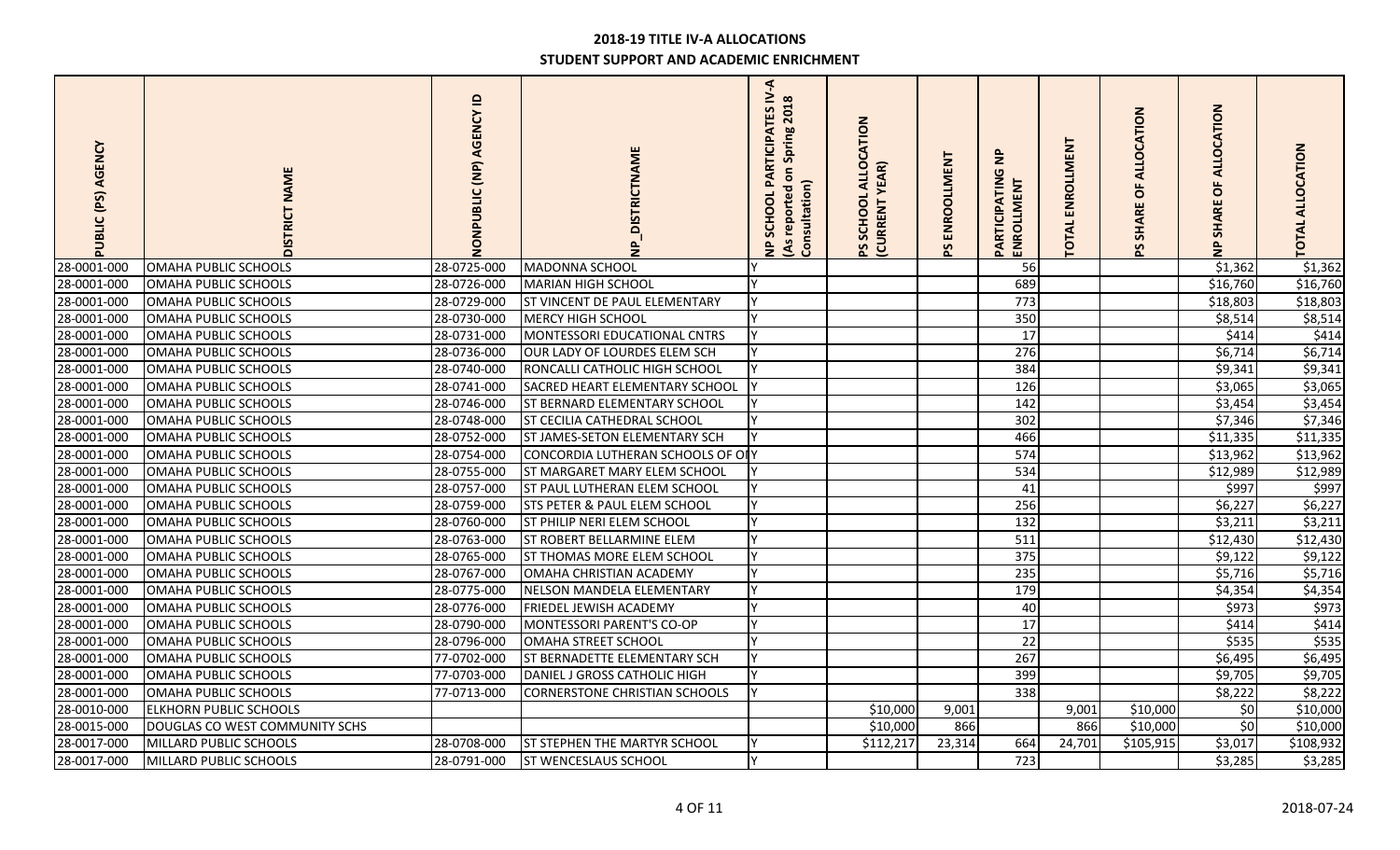| AGENCY<br>PUBLIC (PS) | <b>NAME</b><br>DISTRICT               | $\mathbf{r}$<br>NONPUBLIC (NP) AGENCY | NP_DISTRICTNAME                     | F.<br>PARTICIPATES IV<br>(As reported on Spring 2018<br>Consultation)<br>SCHOOL<br>$\frac{1}{2}$ | <b>ALLOCATION</b><br>EAR)<br>SCHOOL<br><b>CURRENT</b> | PS ENROOLLMENT | $\epsilon$<br>PARTICIPATING<br><b>ENROLLMENT</b> | ENROLLMENT<br><b>TOTAL</b> | CATION<br><b>ALLO</b><br>ŏ<br><b>SHARE</b><br>59 | CATION<br>O<br>$\circ$<br><b>SHARI</b> | TOTAL ALLOCATION |
|-----------------------|---------------------------------------|---------------------------------------|-------------------------------------|--------------------------------------------------------------------------------------------------|-------------------------------------------------------|----------------|--------------------------------------------------|----------------------------|--------------------------------------------------|----------------------------------------|------------------|
| 28-0054-000           | <b>RALSTON PUBLIC SCHOOLS</b>         |                                       |                                     |                                                                                                  | \$31,543                                              | 3,220          |                                                  | 3,220                      | \$31,543                                         | \$0                                    | \$31,543         |
| 28-0059-000           | <b>BENNINGTON PUBLIC SCHOOLS</b>      |                                       |                                     |                                                                                                  | \$10,000                                              | 2,621          |                                                  | 2,621                      | \$10,000                                         | $\overline{\xi}$                       | \$10,000         |
| 28-0066-000           | <b>WESTSIDE COMMUNITY SCHOOLS</b>     | 28-0711-000                           | <b>CHILDREN'S ROOM</b>              |                                                                                                  | \$30,460                                              | 5,936          | 66                                               | 8,622                      | \$20,972                                         | \$233                                  | \$21,205         |
| 28-0066-000           | <b>WESTSIDE COMMUNITY SCHOOLS</b>     | 28-0712-000                           | CHRIST THE KING CATHOLIC SCH        |                                                                                                  |                                                       |                | 363                                              |                            |                                                  | \$1,282                                | \$1,282          |
| 28-0066-000           | WESTSIDE COMMUNITY SCHOOLS            | 28-0713-000                           | <b>CREIGHTON PREPARATORY SCHOOL</b> |                                                                                                  |                                                       |                | 1008                                             |                            |                                                  | \$3,561                                | \$3,561          |
| 28-0066-000           | <b>WESTSIDE COMMUNITY SCHOOLS</b>     | 28-0727-000                           | MARY OUR QUEEN ELEM SCHOOL          |                                                                                                  |                                                       |                | 481                                              |                            |                                                  | \$1,699                                | \$1,699          |
| 28-0066-000           | <b>WESTSIDE COMMUNITY SCHOOLS</b>     | 28-0728-000                           | OMAHA MEMORIAL SCHOOL OF S D A      |                                                                                                  |                                                       |                | 30                                               |                            |                                                  | \$106                                  | \$106            |
| 28-0066-000           | <b>WESTSIDE COMMUNITY SCHOOLS</b>     | 28-0753-000                           | ST JOAN OF ARC ELEMENTARY SCH       |                                                                                                  |                                                       |                | 106                                              |                            |                                                  | \$374                                  | \$374            |
| 28-0066-000           | <b>WESTSIDE COMMUNITY SCHOOLS</b>     | 28-0761-000                           | ST PIUS X / ST LEO ELEMENTARY       | <b>Y</b>                                                                                         |                                                       |                | 632                                              |                            |                                                  | \$2,233                                | \$2,233          |
| 29-0117-000           | <b>DUNDY CO STRATTON PUBLIC SCHS</b>  |                                       |                                     |                                                                                                  | \$10,000                                              | 300            |                                                  | 300                        | \$10,000                                         | \$0                                    | \$10,000         |
| 30-0001-000           | <b>EXETER-MILLIGAN PUBLIC SCHOOLS</b> |                                       |                                     |                                                                                                  | \$10,000                                              | 167            |                                                  | 167                        | \$10,000                                         | 50                                     | \$10,000         |
| 30-0025-000           | FILLMORE CENTRAL PUBLIC SCHS          |                                       |                                     |                                                                                                  | \$10,000                                              | 522            |                                                  | 522                        | \$10,000                                         | 50                                     | \$10,000         |
| 30-0054-000           | <b>SHICKLEY PUBLIC SCHOOLS</b>        |                                       |                                     |                                                                                                  | \$10,000                                              | 133            |                                                  | 133                        | \$10,000                                         | 50                                     | \$10,000         |
| 31-0506-000           | <b>FRANKLIN PUBLIC SCHOOLS</b>        |                                       |                                     |                                                                                                  | \$10,000                                              | 277            |                                                  | 277                        | \$10,000                                         | 50                                     | \$10,000         |
| 32-0046-000           | MAYWOOD PUBLIC SCHOOLS                |                                       |                                     |                                                                                                  | \$10,000                                              | 154            |                                                  | 154                        | \$10,000                                         | 50                                     | \$10,000         |
| 32-0095-000           | EUSTIS-FARNAM PUBLIC SCHOOLS          |                                       |                                     |                                                                                                  | \$10,000                                              | 154            |                                                  | 154                        | \$10,000                                         | 50                                     | \$10,000         |
| 32-0125-000           | MEDICINE VALLEY PUBLIC SCHOOLS        |                                       |                                     |                                                                                                  | \$10,000                                              | 195            |                                                  | 195                        | \$10,000                                         | \$0                                    | \$10,000         |
| 33-0018-000           | <b>ARAPAHOE PUBLIC SCHOOLS</b>        |                                       |                                     |                                                                                                  | \$10,000                                              | 325            |                                                  | 325                        | \$10,000                                         | \$0                                    | \$10,000         |
| 33-0021-000           | <b>CAMBRIDGE PUBLIC SCHOOLS</b>       |                                       |                                     |                                                                                                  | \$10,000                                              | 303            |                                                  | 303                        | \$10,000                                         | 50                                     | \$10,000         |
| 33-0540-000           | SOUTHERN VALLEY SCHOOLS               |                                       |                                     |                                                                                                  | \$10,000                                              | 374            |                                                  | 374                        | \$10,000                                         | \$0                                    | \$10,000         |
| 34-0001-000           | SOUTHERN SCHOOL DIST 1                |                                       |                                     |                                                                                                  | \$10,000                                              | 371            |                                                  | 371                        | \$10,000                                         | 50                                     | \$10,000         |
| 34-0015-000           | <b>BEATRICE PUBLIC SCHOOLS</b>        | 34-0701-000                           | <b>ST JOSEPH ELEMENTARY SCHOOL</b>  |                                                                                                  | \$19,927                                              | 1,903          | 61                                               | 2,042                      | \$18,571                                         | \$595                                  | \$19,166         |
| 34-0015-000           | <b>BEATRICE PUBLIC SCHOOLS</b>        | 34-0702-000                           | ST PAUL'S LUTHERAN ELEM SCHOOL      |                                                                                                  |                                                       |                | 78                                               |                            |                                                  | \$761                                  | \$761            |
| 34-0034-000           | <b>FREEMAN PUBLIC SCHOOLS</b>         |                                       |                                     |                                                                                                  | \$10,000                                              | 416            |                                                  | 416                        | \$10,000                                         | \$0                                    | \$10,000         |
| 34-0100-000           | <b>DILLER-ODELL PUBLIC SCHOOLS</b>    |                                       |                                     |                                                                                                  | \$10,000                                              | 243            |                                                  | 243                        | \$10,000                                         | \$0                                    | \$10,000         |
| 35-0001-000           | <b>GARDEN COUNTY SCHOOLS</b>          |                                       |                                     |                                                                                                  | \$10,000                                              | 236            |                                                  | 236                        | \$10,000                                         | 50                                     | \$10,000         |
| 36-0100-000           | <b>BURWELL PUBLIC SCHOOLS</b>         |                                       |                                     |                                                                                                  | \$10,000                                              | 306            |                                                  | 306                        | \$10,000                                         | 50                                     | \$10,000         |
| 37-0030-000           | <b>ELWOOD PUBLIC SCHOOLS</b>          |                                       |                                     |                                                                                                  | \$10,000                                              | 208            |                                                  | 208                        | \$10,000                                         | \$0                                    | \$10,000         |
| 38-0011-000           | <b>HYANNIS AREA SCHOOLS</b>           |                                       |                                     |                                                                                                  | \$10,000                                              | 158            |                                                  | 158                        | \$10,000                                         | \$0                                    | \$10,000         |
| 39-0060-000           | CENTRAL VALLEY PUBLIC SCHOOLS         |                                       |                                     |                                                                                                  | \$10,000                                              | 252            |                                                  | 252                        | \$10,000                                         | 50                                     | \$10,000         |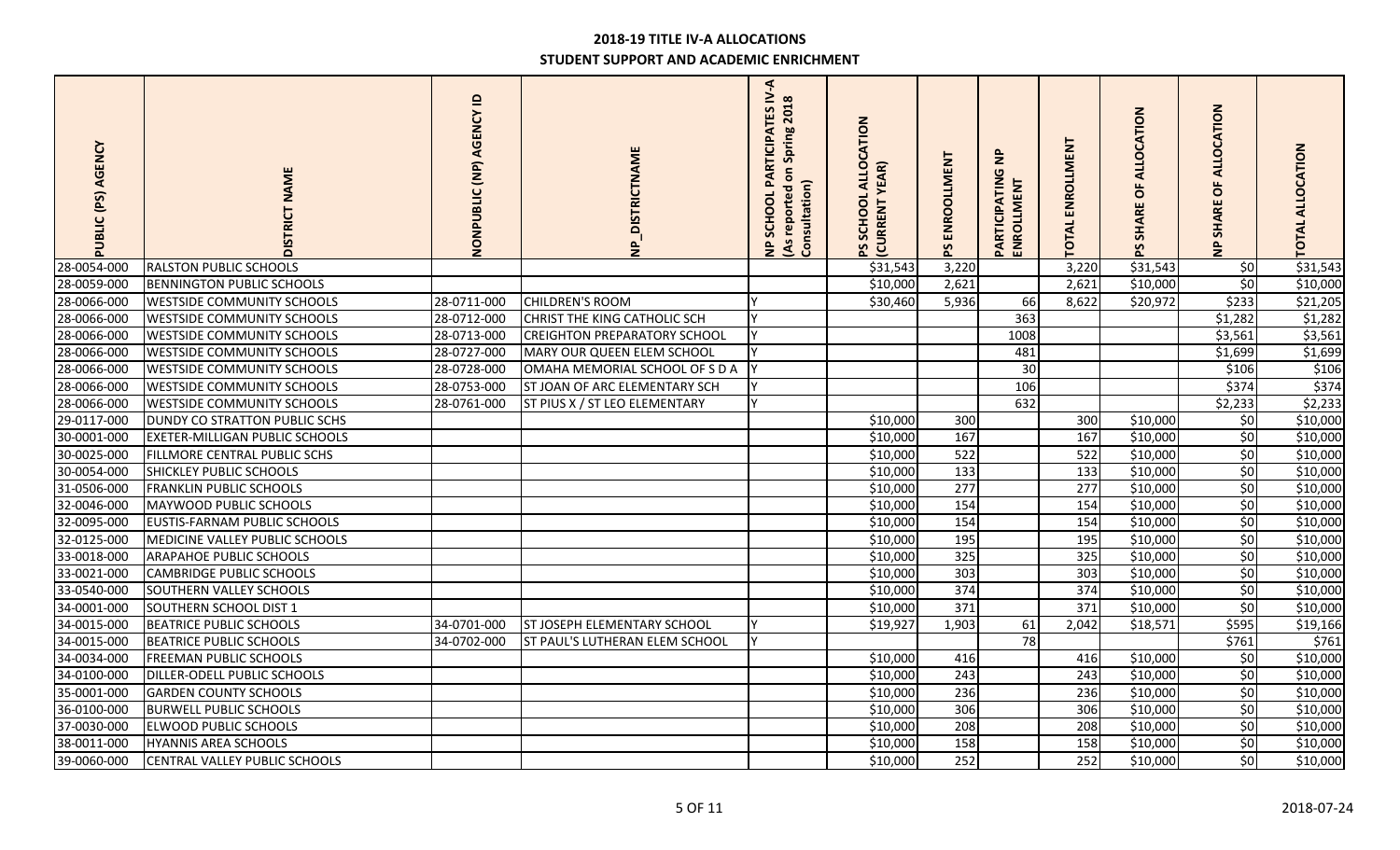| AGENCY<br>PUBLIC (PS) | <b>NAME</b><br><b>DISTRICT</b>        | $\mathbf{a}$<br>NONPUBLIC (NP) AGENCY | NP_DISTRICTNAME          | $\triangleleft$<br>PARTICIPATES IV<br>(As reported on Spring 2018<br>Consultation)<br>SCHOOL<br>$\epsilon$ | ALLOCATION<br><b>YEAR</b> )<br>SCHOOL<br><b>CURRENT</b> | PS ENROOLLMENT   | $\epsilon$<br>PARTICIPATIN<br>ENROLLMENT | ENROLLMENT<br>TOTAL | ALLOCATION<br>ŏ<br><b>SHARE</b> | <b>OCATION</b><br>ᆗ<br>$\circ$<br><b>SHARI</b><br>$\frac{1}{2}$ | <b>TOTAL ALLOCATION</b> |
|-----------------------|---------------------------------------|---------------------------------------|--------------------------|------------------------------------------------------------------------------------------------------------|---------------------------------------------------------|------------------|------------------------------------------|---------------------|---------------------------------|-----------------------------------------------------------------|-------------------------|
| 40-0002-000           | <b>GRAND ISLAND PUBLIC SCHOOLS</b>    |                                       |                          |                                                                                                            | \$125,140                                               | 9,307            |                                          | 9,307               | \$125,140                       | \$0                                                             | \$125,140               |
| 40-0082-000           | NORTHWEST PUBLIC SCHOOLS              |                                       |                          |                                                                                                            | \$10,000                                                | 1,477            |                                          | 1,477               | \$10,000                        | $\vert$ \$0                                                     | \$10,000                |
| 40-0083-000           | WOOD RIVER RURAL SCHOOLS              |                                       |                          |                                                                                                            | \$10,000                                                | 515              |                                          | 515                 | \$10,000                        | 50                                                              | \$10,000                |
| 40-0126-000           | DONIPHAN-TRUMBULL PUBLIC SCHS         |                                       |                          |                                                                                                            | \$10,000                                                | 449              |                                          | 449                 | \$10,000                        | 50                                                              | \$10,000                |
| 41-0002-000           | <b>GILTNER PUBLIC SCHOOLS</b>         |                                       |                          |                                                                                                            | \$10,000                                                | $\overline{177}$ |                                          | $\overline{177}$    | \$10,000                        | 50                                                              | \$10,000                |
| 41-0091-000           | <b>HAMPTON PUBLIC SCHOOLS</b>         |                                       |                          |                                                                                                            | \$10,000                                                | 148              |                                          | 148                 | \$10,000                        | \$0                                                             | \$10,000                |
| 41-0504-000           | <b>AURORA PUBLIC SCHOOLS</b>          |                                       |                          |                                                                                                            | \$10,000                                                | 1,189            |                                          | 1,189               | \$10,000                        | \$0                                                             | \$10,000                |
| 42-0002-000           | ALMA PUBLIC SCHOOLS                   |                                       |                          |                                                                                                            | \$10,000                                                | 329              |                                          | 329                 | \$10,000                        | 50                                                              | \$10,000                |
| 43-0079-000           | HAYES CENTER PUBLIC SCHOOLS           |                                       |                          |                                                                                                            | \$10,000                                                | 98               |                                          | 98                  | \$10,000                        | \$0                                                             | \$10,000                |
| 44-0070-000           | HITCHCOCK CO SCH SYSTEM               |                                       |                          |                                                                                                            | \$10,000                                                | 282              |                                          | 282                 | \$10,000                        | \$0                                                             | \$10,000                |
| 45-0007-000           | O'NEILL PUBLIC SCHOOLS                | 45-0701-000                           | <b>ST MARY'S SCHOOLS</b> |                                                                                                            | \$10,000                                                | 790              | 180                                      | 970                 | \$8,144                         | \$1,856                                                         | \$10,000                |
| 45-0029-000           | <b>EWING PUBLIC SCHOOLS</b>           |                                       |                          |                                                                                                            | \$10,000                                                | 135              |                                          | 135                 | \$10,000                        | \$0                                                             | \$10,000                |
| 45-0044-000           | <b>STUART PUBLIC SCHOOLS</b>          |                                       |                          |                                                                                                            | \$10,000                                                | 151              |                                          | 151                 | \$10,000                        | 50                                                              | $\overline{$}10,000$    |
| 45-0137-000           | <b>CHAMBERS PUBLIC SCHOOLS</b>        |                                       |                          |                                                                                                            | \$10,000                                                | 116              |                                          | 116                 | \$10,000                        | 50                                                              | \$10,000                |
| 45-0239-000           | WEST HOLT PUBLIC SCHOOLS              |                                       |                          |                                                                                                            | \$10,000                                                | 412              |                                          | 412                 | \$10,000                        | 50                                                              | \$10,000                |
| 46-0001-000           | MULLEN PUBLIC SCHOOLS                 |                                       |                          |                                                                                                            | \$10,000                                                | 149              |                                          | 149                 | \$10,000                        | 50                                                              | \$10,000                |
| 47-0001-000           | <b>ST PAUL PUBLIC SCHOOLS</b>         |                                       |                          |                                                                                                            | \$10,000                                                | 649              |                                          | 649                 | \$10,000                        | \$0                                                             | \$10,000                |
| 47-0100-000           | CENTURA PUBLIC SCHOOLS                |                                       |                          |                                                                                                            | \$10,000                                                | 468              |                                          | 468                 | \$10,000                        | \$0                                                             | \$10,000                |
| 47-0103-000           | <b>ELBA PUBLIC SCHOOLS</b>            |                                       |                          |                                                                                                            | \$10,000                                                | 87               |                                          | 87                  | \$10,000                        | \$0                                                             | \$10,000                |
| 48-0008-000           | <b>FAIRBURY PUBLIC SCHOOLS</b>        |                                       |                          |                                                                                                            | \$10,000                                                | 818              |                                          | 818                 | \$10,000                        | 50                                                              | \$10,000                |
| 48-0300-000           | TRI COUNTY PUBLIC SCHOOLS             |                                       |                          |                                                                                                            | \$10,000                                                | 372              |                                          | 372                 | \$10,000                        | \$0                                                             | \$10,000                |
| 48-0303-000           | MERIDIAN PUBLIC SCHOOLS               |                                       |                          |                                                                                                            | \$10,000                                                | 220              |                                          | 220                 | \$10,000                        | 50                                                              | \$10,000                |
| 49-0033-000           | <b>STERLING PUBLIC SCHOOLS</b>        |                                       |                          |                                                                                                            | \$10,000                                                | 169              |                                          | 169                 | \$10,000                        | \$0                                                             | \$10,000                |
| 49-0050-000           | JOHNSON CO CENTRAL PUBLIC SCHS        |                                       |                          |                                                                                                            | \$10,000                                                | 503              |                                          | 503                 | \$10,000                        | \$0                                                             | \$10,000                |
| 50-0001-000           | <b>WILCOX-HILDRETH PUBLIC SCHOOLS</b> |                                       |                          |                                                                                                            | \$10,000                                                | 202              |                                          | 202                 | \$10,000                        | \$0                                                             | \$10,000                |
| 50-0501-000           | <b>AXTELL COMMUNITY SCHOOLS</b>       |                                       |                          |                                                                                                            | \$10,000                                                | 245              |                                          | 245                 | \$10,000                        | \$0                                                             | \$10,000                |
| 50-0503-000           | MINDEN PUBLIC SCHOOLS                 |                                       |                          |                                                                                                            | \$10,000                                                | 790              |                                          | 790                 | \$10,000                        | 50                                                              | \$10,000                |
| 51-0001-000           | OGALLALA PUBLIC SCHOOLS               |                                       |                          |                                                                                                            | \$10,000                                                | 802              |                                          | 802                 | \$10,000                        | \$0                                                             | \$10,000                |
| 51-0006-000           | PAXTON CONSOLIDATED SCHOOLS           |                                       |                          |                                                                                                            | \$10,000                                                | 208              |                                          | 208                 | \$10,000                        | \$0                                                             | \$10,000                |
| 52-0100-000           | <b>KEYA PAHA COUNTY SCHOOLS</b>       |                                       |                          |                                                                                                            | \$10,000                                                | 86               |                                          | 86                  | \$10,000                        | 50                                                              | \$10,000                |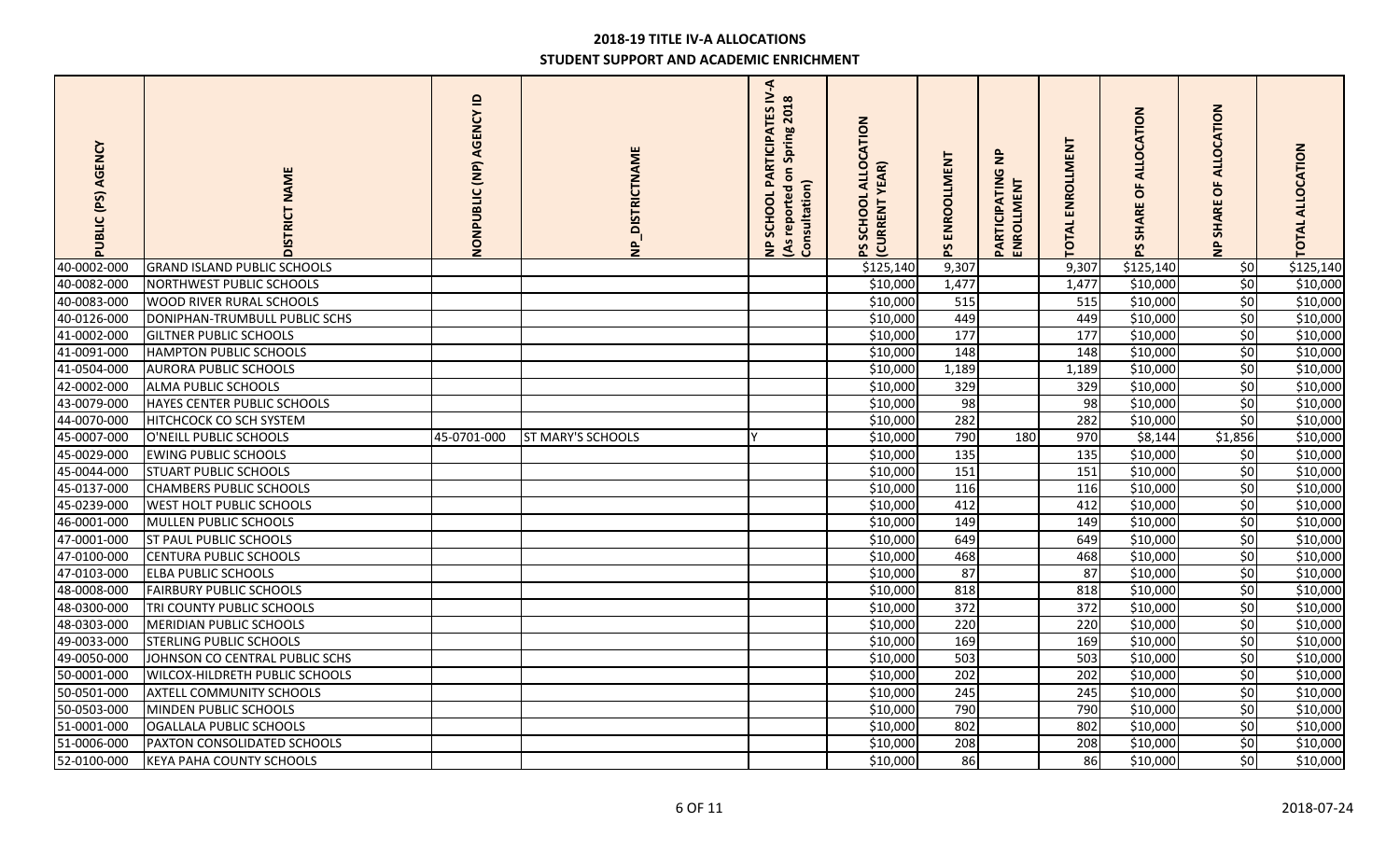| AGENCY<br>PUBLIC (PS) | <b>NAME</b><br><b>DISTRICT</b>            | $\mathbf{a}$<br>NONPUBLIC (NP) AGENCY | <b>DISTRICTNAME</b><br>$\frac{a}{2}$ | $\blacktriangleleft$<br><b>PARTICIPATES IV</b><br>(As reported on Spring 2018<br>Consultation)<br>SCHOOL<br>$\epsilon$ | CATION<br><b>ALLO</b><br><b>YEAR</b> )<br>SCHOOL<br><b>CURRENT</b><br>59 | PS ENROOLLMENT | $\overline{z}$<br><b>PARTICIPATING</b><br>ENROLLMENT | ENROLLMENT<br><b>TOTAL</b> | CATION<br><b>ALLO</b><br>ŏ<br><b>SHARE</b> | CATION<br>O<br>$\circ$<br><b>SHARI</b> | <b>TOTAL ALLOCATION</b> |
|-----------------------|-------------------------------------------|---------------------------------------|--------------------------------------|------------------------------------------------------------------------------------------------------------------------|--------------------------------------------------------------------------|----------------|------------------------------------------------------|----------------------------|--------------------------------------------|----------------------------------------|-------------------------|
| 53-0001-000           | KIMBALL PUBLIC SCHOOLS                    |                                       |                                      |                                                                                                                        | \$10,000                                                                 | 406            |                                                      | 406                        | \$10,000                                   | \$0                                    | \$10,000                |
| 54-0013-000           | <b>CREIGHTON COMMUNITY PUBLIC SCHOOLS</b> |                                       |                                      |                                                                                                                        | \$10,000                                                                 | 286            |                                                      | 286                        | \$10,000                                   | $\frac{1}{2}$                          | \$10,000                |
| 54-0096-000           | <b>CROFTON COMMUNITY SCHOOLS</b>          |                                       |                                      |                                                                                                                        | \$10,000                                                                 | 303            |                                                      | 303                        | \$10,000                                   | \$0                                    | \$10,000                |
| 54-0501-000           | NIOBRARA PUBLIC SCHOOLS                   |                                       |                                      |                                                                                                                        | \$10,000                                                                 | 197            |                                                      | 197                        | \$10,000                                   | \$0                                    | \$10,000                |
| 54-0505-000           | <b>SANTEE COMMUNITY SCHOOLS</b>           |                                       |                                      |                                                                                                                        | \$10,000                                                                 | 166            |                                                      | 166                        | \$10,000                                   | $\frac{1}{2}$                          | \$10,000                |
| 54-0576-000           | <b>WAUSA PUBLIC SCHOOLS</b>               |                                       |                                      |                                                                                                                        | \$10,000                                                                 | 238            |                                                      | 238                        | \$10,000                                   | \$0                                    | \$10,000                |
| 54-0586-000           | <b>BLOOMFIELD COMMUNITY SCHOOLS</b>       |                                       |                                      |                                                                                                                        | \$10,000                                                                 | 251            |                                                      | 251                        | \$10,000                                   | 50                                     | \$10,000                |
| 55-0001-000           | LINCOLN PUBLIC SCHOOLS                    | 55-0701-000                           | BLESSED SACRAMENT CATHOLIC ELEM SY   |                                                                                                                        | \$454,427                                                                | 40,014         | 148                                                  | 45,812                     | \$396,913                                  | \$1,468                                | \$398,381               |
| 55-0001-000           | LINCOLN PUBLIC SCHOOLS                    | 55-0702-000                           | MESSIAH LUTHERAN ELEMENTARY SCHY     |                                                                                                                        |                                                                          |                | 135                                                  |                            |                                            | \$1,339                                | \$1,339                 |
| 55-0001-000           | LINCOLN PUBLIC SCHOOLS                    | 55-0703-000                           | CATHEDRAL OF RISEN CHRIST ELEM       |                                                                                                                        |                                                                          |                | 312                                                  |                            |                                            | \$3,095                                | \$3,095                 |
| 55-0001-000           | LINCOLN PUBLIC SCHOOLS                    | 55-0704-000                           | LINCOLN CHRISTIAN SCHOOLS            |                                                                                                                        |                                                                          |                | 597                                                  |                            |                                            | \$5,922                                | \$5,922                 |
| 55-0001-000           | LINCOLN PUBLIC SCHOOLS                    | 55-0706-000                           | LINCOLN LUTHERAN MS/SR HIGH          | V                                                                                                                      |                                                                          |                | 323                                                  |                            |                                            | \$3,204                                | \$3,204                 |
| 55-0001-000           | LINCOLN PUBLIC SCHOOLS                    | 55-0707-000                           | PIUS X HIGH SCHOOL                   | $\mathsf{v}$                                                                                                           |                                                                          |                | 1251                                                 |                            |                                            | \$12,409                               | \$12,409                |
| 55-0001-000           | LINCOLN PUBLIC SCHOOLS                    | 55-0708-000                           | SACRED HEART ELEM SCHOOL             |                                                                                                                        |                                                                          |                | 146                                                  |                            |                                            | \$1,448                                | \$1,448                 |
| 55-0001-000           | LINCOLN PUBLIC SCHOOLS                    | 55-0709-000                           | <b>COLLEGE VIEW ACADEMY</b>          |                                                                                                                        |                                                                          |                | 238                                                  |                            |                                            | \$2,361                                | \$2,361                 |
| 55-0001-000           | LINCOLN PUBLIC SCHOOLS                    | 55-0712-000                           | ST JOHN'S ELEMENTARY SCHOOL          | V                                                                                                                      |                                                                          |                | 341                                                  |                            |                                            | \$3,383                                | \$3,383                 |
| 55-0001-000           | LINCOLN PUBLIC SCHOOLS                    | 55-0714-000                           | <b>ST MARY'S ELEMENTARY SCHOOL</b>   | $\vee$                                                                                                                 |                                                                          |                | 127                                                  |                            |                                            | \$1,260                                | \$1,260                 |
| 55-0001-000           | LINCOLN PUBLIC SCHOOLS                    | 55-0715-000                           | <b>ST PATRICK CATHOLIC SCHOOL</b>    |                                                                                                                        |                                                                          |                | 141                                                  |                            |                                            | \$1,399                                | \$1,399                 |
| 55-0001-000           | LINCOLN PUBLIC SCHOOLS                    | 55-0716-000                           | ST TERESA ELEMENTARY SCHOOL          | v                                                                                                                      |                                                                          |                | 244                                                  |                            |                                            | \$2,420                                | \$2,420                 |
| 55-0001-000           | LINCOLN PUBLIC SCHOOLS                    | 55-0717-000                           | TRINITY LUTHERAN ELEM SCHOOL         | Y                                                                                                                      |                                                                          |                | 62                                                   |                            |                                            | \$615                                  | \$615                   |
| 55-0001-000           | LINCOLN PUBLIC SCHOOLS                    | 55-0719-000                           | ST JOSEPH'S CATHOLIC SCHOOL          | $\mathsf{v}$                                                                                                           |                                                                          |                | 464                                                  |                            |                                            | \$4,603                                | \$4,603                 |
| 55-0001-000           | LINCOLN PUBLIC SCHOOLS                    | 55-0728-000                           | <b>FAITH LUTHERAN SCHOOL</b>         |                                                                                                                        |                                                                          |                | 124                                                  |                            |                                            | \$1,230                                | \$1,230                 |
| 55-0001-000           | LINCOLN PUBLIC SCHOOLS                    | 55-0753-000                           | ST PETER'S CATHOLIC SCHOOL           |                                                                                                                        |                                                                          |                | 389                                                  |                            |                                            | \$3,859                                | \$3,859                 |
| 55-0001-000           | LINCOLN PUBLIC SCHOOLS                    | 55-0758-000                           | NORTH AMERICAN MARTYRS SCHOOL        |                                                                                                                        |                                                                          |                | 506                                                  |                            |                                            | \$5,019                                | \$5,019                 |
| 55-0001-000           | LINCOLN PUBLIC SCHOOLS                    | 55-0766-000                           | ST MICHAEL CATHOLIC SCHOOL           |                                                                                                                        |                                                                          |                | 250                                                  |                            |                                            | \$2,480                                | \$2,480                 |
| 55-0145-000           | <b>WAVERLY SCHOOL DISTRICT 145</b>        | 55-0720-000                           | <b>VILLA MARIE SCHOOL</b>            | $\vee$                                                                                                                 | \$10,000                                                                 | 2,002          | 21                                                   | 2,023                      | \$9,896                                    | \$104                                  | \$10,000                |
| 55-0148-000           | MALCOLM PUBLIC SCHOOLS                    |                                       |                                      |                                                                                                                        | \$10,000                                                                 | 548            |                                                      | 548                        | \$10,000                                   | 50                                     | \$10,000                |
| 55-0160-000           | NORRIS SCHOOL DIST 160                    |                                       |                                      |                                                                                                                        | \$10,000                                                                 | 2,288          |                                                      | 2,288                      | \$10,000                                   | \$0                                    | \$10,000                |
| 55-0161-000           | RAYMOND CENTRAL PUBLIC SCHOOLS            |                                       |                                      |                                                                                                                        | \$10,000                                                                 | 645            |                                                      | 645                        | \$10,000                                   | 50                                     | \$10,000                |
| 56-0001-000           | <b>NORTH PLATTE PUBLIC SCHOOLS</b>        | 56-0701-000                           | OUR REDEEMER LUTHERAN ELEM SCH       |                                                                                                                        | \$46,745                                                                 | 4,011          | 48                                                   | 4,411                      | \$42,506                                   | \$509                                  | \$43,015                |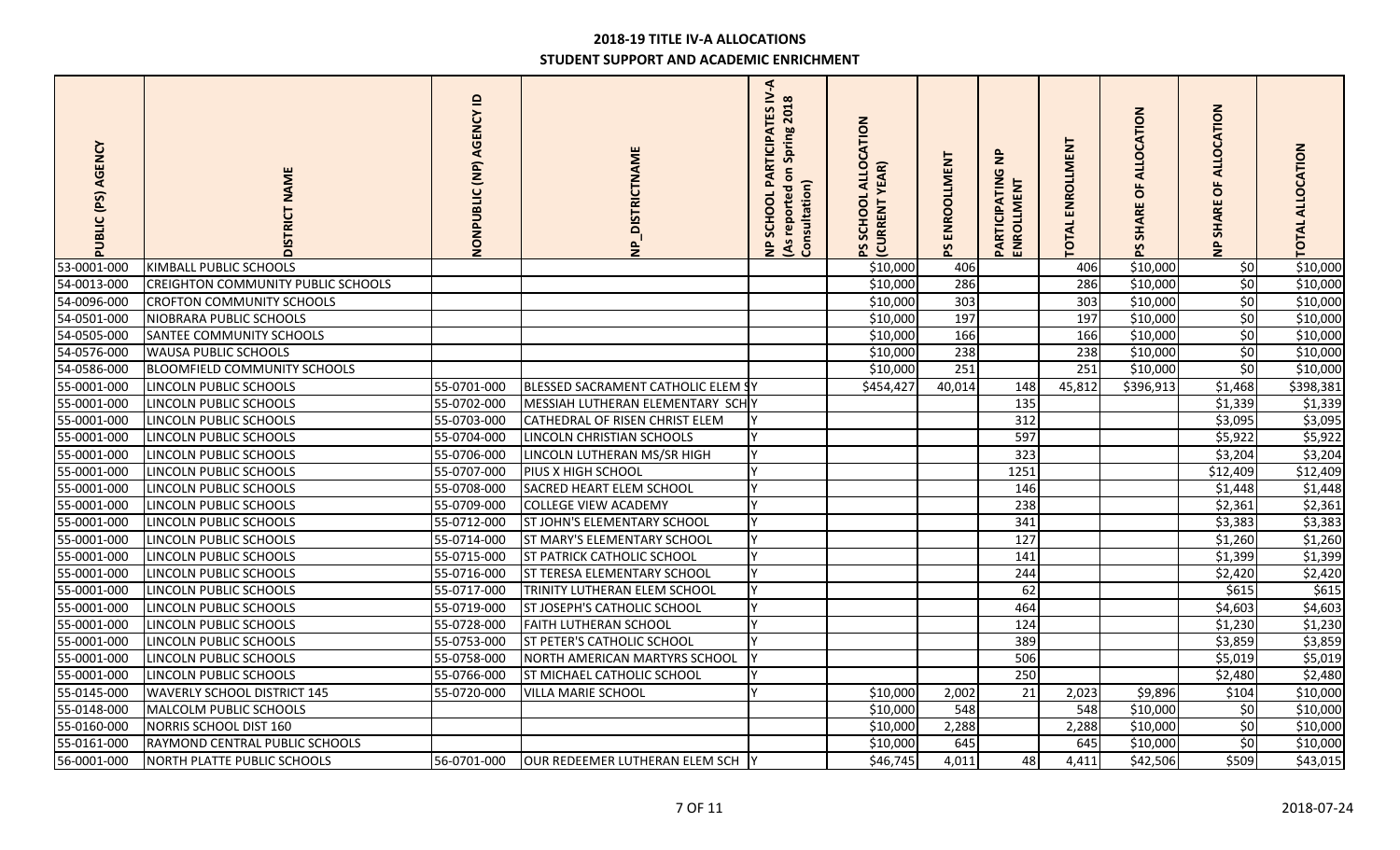| PUBLIC (PS) AGENCY | <b>NAME</b><br>DISTRICT            | $\mathbf{a}$<br>NONPUBLIC (NP) AGENCY | DISTRICTNAME                      | $\triangleleft$<br>PARTICIPATES IV<br>(As reported on Spring 2018<br>Consultation)<br>SCHOOL<br>$\epsilon$ | <b>ALLOCATION</b><br><b>YEAR</b> )<br>SCHOOL<br><b>CURRENT</b> | PS ENROOLLMENT | $\epsilon$<br>PARTICIPATIN<br><b>ENROLLMENT</b> | ENROLLMENT<br><b>TOTAL</b> | ALLOCATION<br>ŏ<br><b>SHARE</b> | <b>OCATION</b><br>₹<br>$\circ$<br><b>SHARI</b><br>$\frac{1}{2}$ | <b>TOTAL ALLOCATION</b> |
|--------------------|------------------------------------|---------------------------------------|-----------------------------------|------------------------------------------------------------------------------------------------------------|----------------------------------------------------------------|----------------|-------------------------------------------------|----------------------------|---------------------------------|-----------------------------------------------------------------|-------------------------|
| 56-0001-000        | NORTH PLATTE PUBLIC SCHOOLS        | 56-0702-000                           | NORTH PLATTE CATHOLIC SCHOOLS     |                                                                                                            |                                                                |                | 352                                             |                            |                                 | \$3,730                                                         | \$3,730                 |
| 56-0006-000        | <b>BRADY PUBLIC SCHOOLS</b>        |                                       |                                   |                                                                                                            | \$10,000                                                       | 173            |                                                 | 173                        | \$10,000                        | 50                                                              | \$10,000                |
| 56-0007-000        | MAXWELL PUBLIC SCHOOLS             |                                       |                                   |                                                                                                            | \$10,000                                                       | 281            |                                                 | 281                        | \$10,000                        | \$0                                                             | \$10,000                |
| 56-0037-000        | <b>HERSHEY PUBLIC SCHOOLS</b>      |                                       |                                   |                                                                                                            | \$10,000                                                       | 532            |                                                 | 532                        | \$10,000                        | \$0                                                             | \$10,000                |
| 56-0055-000        | SUTHERLAND PUBLIC SCHOOLS          |                                       |                                   |                                                                                                            | \$10,000                                                       | 335            |                                                 | 335                        | $\overline{$}10,000$            | 50                                                              | \$10,000                |
| 56-0565-000        | WALLACE PUBLIC SCH DIST 65 R       |                                       |                                   |                                                                                                            | \$10,000                                                       | 196            |                                                 | 196                        | \$10,000                        | \$0                                                             | \$10,000                |
| 57-0501-000        | <b>STAPLETON PUBLIC SCHOOLS</b>    |                                       |                                   |                                                                                                            | \$10,000                                                       | 182            |                                                 | 182                        | \$10,000                        | \$0                                                             | \$10,000                |
| 58-0025-000        | LOUP COUNTY PUBLIC SCHOOLS         |                                       |                                   |                                                                                                            | \$10,000                                                       | 60             |                                                 | 60                         | \$10,000                        | 50                                                              | \$10,000                |
| 59-0001-000        | <b>MADISON PUBLIC SCHOOLS</b>      |                                       |                                   |                                                                                                            | \$10,000                                                       | 464            |                                                 | 464                        | \$10,000                        | \$0                                                             | \$10,000                |
| 59-0002-000        | NORFOLK PUBLIC SCHOOLS             | 59-0704-000                           | NORFOLK CATHOLIC SCHOOLS          | Y                                                                                                          | \$47,572                                                       | 4,182          | 582                                             | 5,260                      | \$37,822                        | \$5,264                                                         | \$43,086                |
| 59-0002-000        | NORFOLK PUBLIC SCHOOLS             | 59-0706-000                           | CHRIST LUTHERAN ELEM SCHOOL       |                                                                                                            |                                                                |                | 256                                             |                            |                                 | \$2,315                                                         | \$2,315                 |
| 59-0002-000        | NORFOLK PUBLIC SCHOOLS             | 59-0707-000                           | ST PAUL'S LUTHERAN ELEM SCHOOL    | <b>V</b>                                                                                                   |                                                                |                | 84                                              |                            |                                 | \$760                                                           | \$760                   |
| 59-0002-000        | <b>NORFOLK PUBLIC SCHOOLS</b>      | 59-0712-000                           | <b>KEYSTONE CHRISTIAN ACADEMY</b> | <b>Y</b>                                                                                                   |                                                                |                | 29                                              |                            |                                 | \$262                                                           | \$262                   |
| 59-0002-000        | NORFOLK PUBLIC SCHOOLS             | 59-0714-000                           | LUTHERAN HIGH NORTHEAST           | <b>V</b>                                                                                                   |                                                                |                | 114                                             |                            |                                 | \$1,031                                                         | \$1,031                 |
| 59-0002-000        | <b>NORFOLK PUBLIC SCHOOLS</b>      | 90-0701-000                           | TRINITY LUTHERAN SCHOOLS          |                                                                                                            |                                                                |                | 13                                              |                            |                                 | \$118                                                           | \$118                   |
| 59-0005-000        | <b>BATTLE CREEK PUBLIC SCHOOLS</b> |                                       |                                   |                                                                                                            | \$10,000                                                       | 416            |                                                 | 416                        | \$10,000                        | \$0                                                             | \$10,000                |
| 59-0013-000        | NEWMAN GROVE PUBLIC SCHOOLS        |                                       |                                   |                                                                                                            | \$10,000                                                       | 167            |                                                 | 167                        | \$10,000                        | 50                                                              | \$10,000                |
| 59-0080-000        | <b>ELKHORN VALLEY SCHOOLS</b>      |                                       |                                   |                                                                                                            | \$10,000                                                       | 351            |                                                 | 351                        | \$10,000                        | \$0                                                             | \$10,000                |
| 60-0090-000        | MC PHERSON COUNTY SCHOOLS          |                                       |                                   |                                                                                                            | \$0                                                            | 73             |                                                 | 73                         | \$0                             | \$0                                                             | \$0                     |
| 61-0004-000        | <b>CENTRAL CITY PUBLIC SCHOOLS</b> |                                       |                                   |                                                                                                            | \$10,000                                                       | 677            |                                                 | 677                        | \$10,000                        | \$0                                                             | \$10,000                |
| 61-0049-000        | PALMER PUBLIC SCHOOLS              |                                       |                                   |                                                                                                            | \$10,000                                                       | 282            |                                                 | 282                        | \$10,000                        | 50                                                              | \$10,000                |
| 62-0021-000        | <b>BAYARD PUBLIC SCHOOLS</b>       |                                       |                                   |                                                                                                            | \$10,000                                                       | 372            |                                                 | 372                        | \$10,000                        | 50                                                              | \$10,000                |
| 62-0063-000        | <b>BRIDGEPORT PUBLIC SCHOOLS</b>   |                                       |                                   |                                                                                                            | \$10,000                                                       | 453            |                                                 | 453                        | \$10,000                        | \$0                                                             | \$10,000                |
| 63-0001-000        | <b>FULLERTON PUBLIC SCHOOLS</b>    |                                       |                                   |                                                                                                            | \$10,000                                                       | 304            |                                                 | 304                        | \$10,000                        | \$0                                                             | \$10,000                |
| 63-0030-000        | TWIN RIVER PUBLIC SCHOOLS          |                                       |                                   |                                                                                                            | \$10,000                                                       | 422            |                                                 | 422                        | \$10,000                        | 50                                                              | \$10,000                |
| 64-0023-000        | JOHNSON-BROCK PUBLIC SCHOOLS       |                                       |                                   |                                                                                                            | \$10,000                                                       | 306            |                                                 | 306                        | \$10,000                        | \$0                                                             | \$10,000                |
| 64-0029-000        | <b>AUBURN PUBLIC SCHOOLS</b>       |                                       |                                   |                                                                                                            | \$10,000                                                       | 782            |                                                 | 782                        | \$10,000                        | 50                                                              | \$10,000                |
| 65-0011-000        | <b>SUPERIOR PUBLIC SCHOOLS</b>     |                                       |                                   |                                                                                                            | \$10,000                                                       | 393            |                                                 | 393                        | \$10,000                        | 50                                                              | \$10,000                |
| 65-2005-000        | SOUTH CENTRAL NEBRASKA UNIFIED 5   |                                       |                                   |                                                                                                            | \$10,000                                                       | 601            |                                                 | 601                        | \$10,000                        | \$0                                                             | \$10,000                |
| 66-0027-000        | SYRACUSE-DUNBAR-AVOCA SCHOOLS      |                                       |                                   |                                                                                                            | \$10,000                                                       | 719            |                                                 | 719                        | \$10,000                        | \$0                                                             | \$10,000                |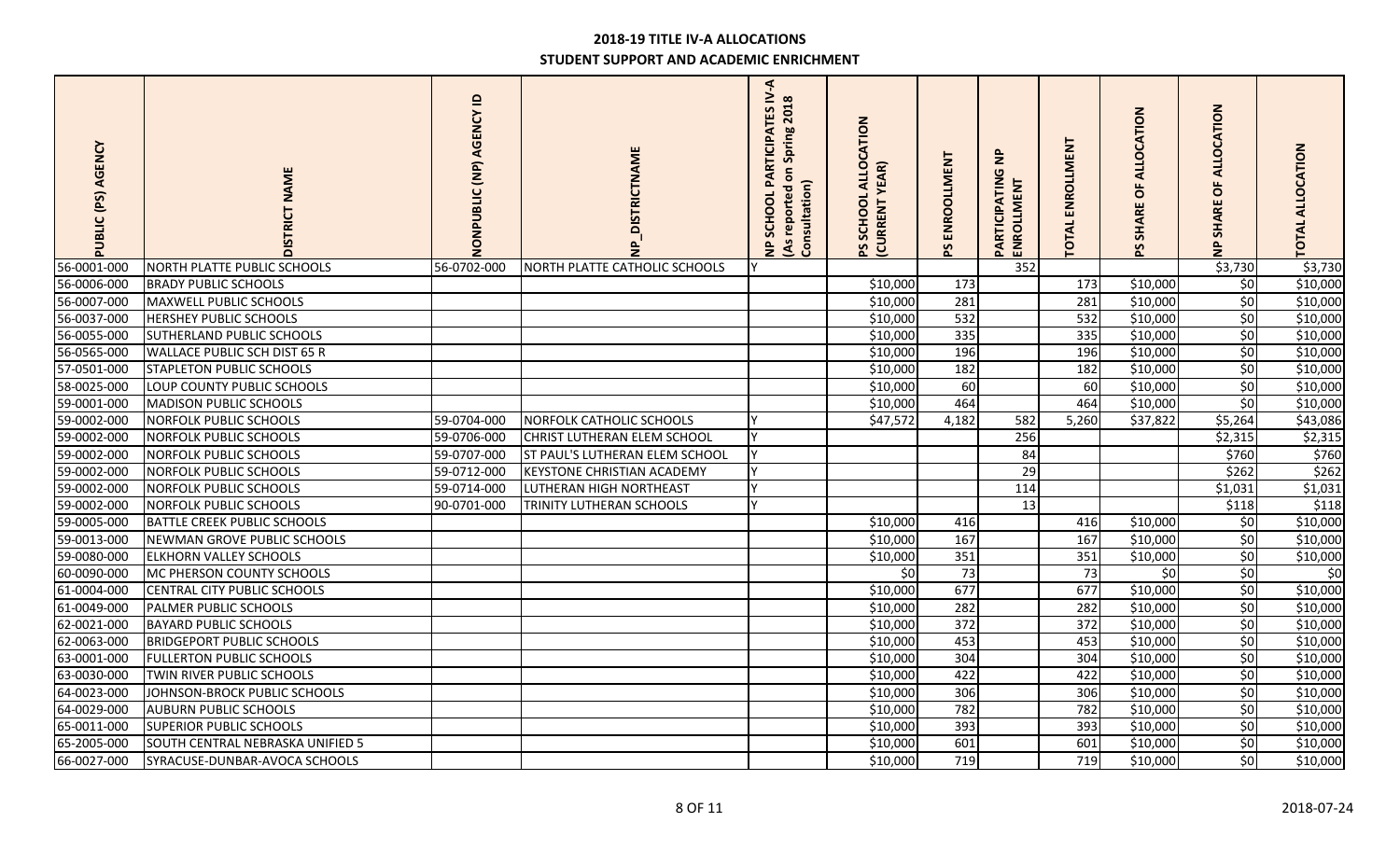| AGENCY<br>PUBLIC (PS) | <b>NAME</b><br>DISTRICT               | $\mathbf{a}$<br>NONPUBLIC (NP) AGENCY | <b>NP_DISTRICTNAME</b>           | $\triangleleft$<br><b>ARTICIPATES IV</b><br>(As reported on Spring 2018<br>Consultation)<br>$\mathbf{a}$<br>SCHOOL<br>$\frac{a}{2}$ | <b>ALLOCATION</b><br><b>YEAR)</b><br>SCHOOL<br><b>CURRENT</b> | PS ENROOLLMENT   | $\bar{z}$<br>PARTICIPATIN<br>ENROLLMENT | ENROLLMENT<br><b>TOTAL</b> | CATION<br><b>ALLO</b><br>ŏ<br><b>SHARE</b> | <b>OCATION</b><br>ᆗ<br>$\circ$<br><b>SHARE</b><br>$\frac{1}{2}$ | <b>TOTAL ALLOCATION</b> |
|-----------------------|---------------------------------------|---------------------------------------|----------------------------------|-------------------------------------------------------------------------------------------------------------------------------------|---------------------------------------------------------------|------------------|-----------------------------------------|----------------------------|--------------------------------------------|-----------------------------------------------------------------|-------------------------|
| 66-0111-000           | NEBRASKA CITY PUBLIC SCHOOLS          |                                       |                                  |                                                                                                                                     | \$14,879                                                      | 1,367            |                                         | 1,367                      | \$14,879                                   | \$0                                                             | \$14,879                |
| 66-0501-000           | PALMYRA DISTRICT O R 1                |                                       |                                  |                                                                                                                                     | \$10,000                                                      | 489              |                                         | 489                        | \$10,000                                   | 50                                                              | \$10,000                |
| 67-0001-000           | PAWNEE CITY PUBLIC SCHOOLS            |                                       |                                  |                                                                                                                                     | \$10,000                                                      | 266              |                                         | 266                        | \$10,000                                   | \$0                                                             | \$10,000                |
| 67-0069-000           | LEWISTON CONSOLIDATED SCHOOLS         |                                       |                                  |                                                                                                                                     | \$10,000                                                      | 158              |                                         | 158                        | \$10,000                                   | \$0                                                             | \$10,000                |
| 68-0020-000           | PERKINS COUNTY SCHOOLS                |                                       |                                  |                                                                                                                                     | \$10,000                                                      | 369              |                                         | 369                        | \$10,000                                   | 50                                                              | \$10,000                |
| 69-0044-000           | <b>HOLDREGE PUBLIC SCHOOLS</b>        |                                       |                                  |                                                                                                                                     | \$10,000                                                      | 1,088            |                                         | 1,088                      | \$10,000                                   | \$0                                                             | \$10,000                |
| 69-0054-000           | <b>BERTRAND PUBLIC SCHOOLS</b>        |                                       |                                  |                                                                                                                                     | \$10,000                                                      | 243              |                                         | 243                        | \$10,000                                   | \$0                                                             | \$10,000                |
| 69-0055-000           | LOOMIS PUBLIC SCHOOLS                 |                                       |                                  |                                                                                                                                     | \$10,000                                                      | 197              |                                         | 197                        | \$10,000                                   | \$0                                                             | \$10,000                |
| 70-0002-000           | PIERCE PUBLIC SCHOOLS                 |                                       |                                  |                                                                                                                                     | \$10,000                                                      | 613              |                                         | 613                        | \$10,000                                   | \$0                                                             | \$10,000                |
| 70-0005-000           | PLAINVIEW PUBLIC SCHOOLS              | 70-0702-000                           | ZION LUTHERAN ELEMENTARY SCH     |                                                                                                                                     | \$10,000                                                      | 296              | 28                                      | 324                        | \$9,136                                    | \$864                                                           | \$10,000                |
| 70-0542-000           | OSMOND COMMUNITY SCHOOLS              |                                       |                                  |                                                                                                                                     | \$10,000                                                      | 190              |                                         | 190                        | \$10,000                                   | \$0                                                             | \$10,000                |
| 71-0001-000           | <b>COLUMBUS PUBLIC SCHOOLS</b>        |                                       |                                  |                                                                                                                                     | \$28,415                                                      | 3,715            |                                         | 3,715                      | \$28,415                                   | \$0                                                             | \$28,415                |
| 71-0005-000           | LAKEVIEW COMMUNITY SCHOOLS            |                                       |                                  |                                                                                                                                     | \$10,000                                                      | 854              |                                         | 854                        | \$10,000                                   | \$0                                                             | \$10,000                |
| 71-0067-000           | <b>HUMPHREY PUBLIC SCHOOLS</b>        | 71-0706-000                           | HOLY FAMILY SCHOOLS              |                                                                                                                                     | \$10,000                                                      | 244              | 91                                      | 531                        | \$4,595                                    | \$1,714                                                         | \$6,309                 |
| 71-0067-000           | <b>HUMPHREY PUBLIC SCHOOLS</b>        | 71-0708-000                           | <b>ST FRANCIS SCHOOLS</b>        | $\checkmark$                                                                                                                        |                                                               |                  | 196                                     |                            |                                            | \$3,691                                                         | \$3,691                 |
| 72-0015-000           | <b>CROSS COUNTY COMMUNITY SCHOOLS</b> |                                       |                                  |                                                                                                                                     | \$10,000                                                      | 344              |                                         | 344                        | \$10,000                                   | \$0                                                             | \$10,000                |
| 72-0019-000           | <b>OSCEOLA PUBLIC SCHOOLS</b>         |                                       |                                  |                                                                                                                                     | \$10,000                                                      | $\overline{223}$ |                                         | $\overline{223}$           | \$10,000                                   | $\overline{\xi}$                                                | \$10,000                |
| 72-0032-000           | SHELBY - RISING CITY PUBLIC SCHOOLS   |                                       |                                  |                                                                                                                                     | \$10,000                                                      | 354              |                                         | 354                        | \$10,000                                   | \$0                                                             | \$10,000                |
| 72-0075-000           | <b>HIGH PLAINS COMMUNITY SCHOOLS</b>  |                                       |                                  |                                                                                                                                     | \$10,000                                                      | 204              |                                         | 204                        | \$10,000                                   | \$0                                                             | \$10,000                |
| 73-0017-000           | MC COOK PUBLIC SCHOOLS                |                                       |                                  |                                                                                                                                     | \$11,032                                                      | 1,384            |                                         | 1,384                      | \$11,032                                   | \$0                                                             | \$11,032                |
| 73-0179-000           | SOUTHWEST PUBLIC SCHOOLS              |                                       |                                  |                                                                                                                                     | \$10,000                                                      | 279              |                                         | 279                        | \$10,000                                   | \$0                                                             | \$10,000                |
| 74-0056-000           | <b>FALLS CITY PUBLIC SCHOOLS</b>      |                                       |                                  |                                                                                                                                     | \$10,000                                                      | 770              |                                         | 770                        | \$10,000                                   | 50                                                              | \$10,000                |
| 74-0070-000           | <b>HUMBOLDT TABLE ROCK STEINAUER</b>  |                                       |                                  |                                                                                                                                     | \$10,000                                                      | 308              |                                         | 308                        | \$10,000                                   | \$0                                                             | \$10,000                |
| 75-0100-000           | <b>ROCK COUNTY PUBLIC SCHOOLS</b>     |                                       |                                  |                                                                                                                                     | \$10,000                                                      | 234              |                                         | 234                        | \$10,000                                   | \$0                                                             | \$10,000                |
| 76-0002-000           | <b>CRETE PUBLIC SCHOOLS</b>           | 76-0701-000                           | ST JAMES ELEMENTARY SCHOOL       |                                                                                                                                     | \$21,772                                                      | 1,827            | 76                                      | 1,903                      | \$20,902                                   | \$870                                                           | \$21,772                |
| 76-0044-000           | DORCHESTER PUBLIC SCHOOL              |                                       |                                  |                                                                                                                                     | \$10,000                                                      | 171              |                                         | 171                        | \$10,000                                   | \$0                                                             | \$10,000                |
| 76-0068-000           | <b>FRIEND PUBLIC SCHOOLS</b>          |                                       |                                  |                                                                                                                                     | \$10,000                                                      | 231              |                                         | 231                        | \$10,000                                   | 50                                                              | \$10,000                |
| 76-0082-000           | <b>WILBER-CLATONIA PUBLIC SCHOOLS</b> |                                       |                                  |                                                                                                                                     | \$10,000                                                      | 569              |                                         | 569                        | \$10,000                                   | $\overline{\xi}$                                                | \$10,000                |
| 77-0001-000           | BELLEVUE PUBLIC SCHOOLS               | 77-0701-000                           | <b>ST MARY ELEMENTARY SCHOOL</b> |                                                                                                                                     | \$49,196                                                      | 9,331            | 182                                     | 9,653                      | \$47,555                                   | \$928                                                           | \$48,483                |
| 77-0001-000           | <b>BELLEVUE PUBLIC SCHOOLS</b>        | 77-0706-000                           | ST MATTHEW THE EVANGELIST SCH    | lY.                                                                                                                                 |                                                               |                  | 128                                     |                            |                                            | \$652                                                           | \$652                   |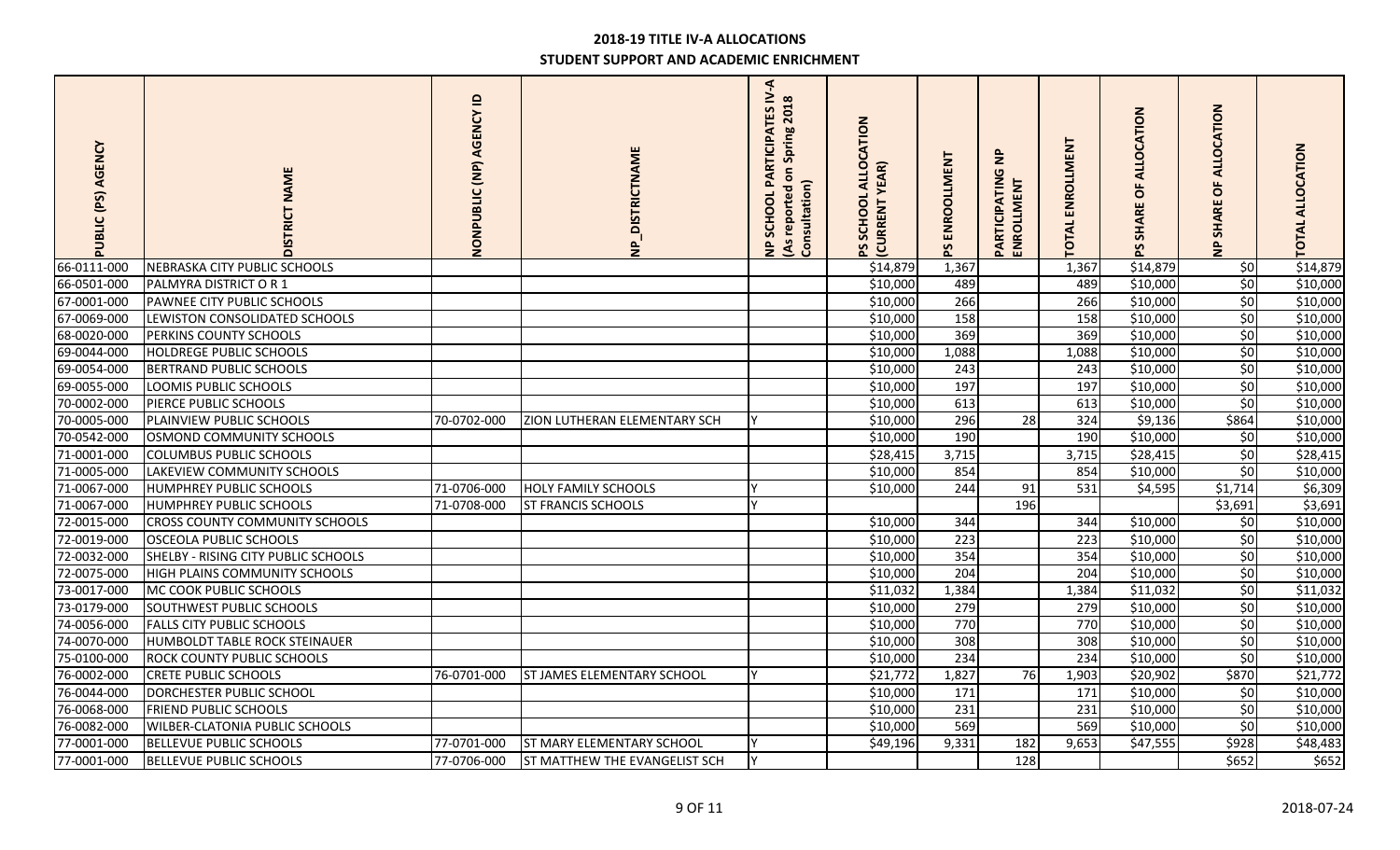| AGENCY<br>PUBLIC (PS) | <b>NAME</b><br>ISTRICT                   | $\mathbf{a}$<br>NONPUBLIC (NP) AGENCY | <b>VP_DISTRICTNAME</b>             | $\triangleleft$<br>PARTICIPATES IV<br>(As reported on Spring 2018<br>Consultation)<br>SCHOOL<br>$\epsilon$ | ALLOCATION<br><b>YEAR</b> )<br>SCHOOL<br><b>CURRENT</b> | PS ENROOLLMENT | $\frac{a}{2}$<br>PARTICIPATIN<br>ENROLLMENT | ENROLLMENT<br><b>TOTAL</b> | ALLOCATION<br>ŏ<br><b>SHARE</b><br>59 | CATION<br>Ŏ<br>ᆗ<br>$\circ$<br><b>SHARI</b><br>$\frac{p}{Z}$ | <b>TOTAL ALLOCATION</b> |
|-----------------------|------------------------------------------|---------------------------------------|------------------------------------|------------------------------------------------------------------------------------------------------------|---------------------------------------------------------|----------------|---------------------------------------------|----------------------------|---------------------------------------|--------------------------------------------------------------|-------------------------|
| 77-0001-000           | <b>BELLEVUE PUBLIC SCHOOLS</b>           | 77-0721-000                           | <b>NGL ACADEMY</b>                 |                                                                                                            |                                                         |                | 12                                          |                            |                                       | \$61                                                         | \$61                    |
| 77-0027-000           | PAPILLION LA VISTA COMMUNITY SCHOOLS     |                                       |                                    |                                                                                                            | \$42,899                                                | 11,607         |                                             | 11,607                     | \$42,899                              | \$0                                                          | \$42,899                |
| 77-0037-000           | <b>GRETNA PUBLIC SCHOOLS</b>             |                                       |                                    |                                                                                                            | \$10,000                                                | 4,885          |                                             | 4,885                      | \$10,000                              | 50                                                           | \$10,000                |
| 77-0046-000           | SPRINGFIELD PLATTEVIEW COMMUNITY SCHOOLS |                                       |                                    |                                                                                                            | \$10,000                                                | 1,110          |                                             | 1,110                      | \$10,000                              | 50                                                           | \$10,000                |
| 78-0001-000           | ASHLAND-GREENWOOD PUBLIC SCHS            |                                       |                                    |                                                                                                            | \$10,000                                                | 864            |                                             | 864                        | \$10,000                              | 50                                                           | \$10,000                |
| 78-0009-000           | YUTAN PUBLIC SCHOOLS                     |                                       |                                    |                                                                                                            | \$10,000                                                | 433            |                                             | 433                        | \$10,000                              | \$0                                                          | \$10,000                |
| 78-0039-000           | <b>WAHOO PUBLIC SCHOOLS</b>              | 78-0701-000                           | ST WENCESLAUS ELEMENTARY SCH       |                                                                                                            | \$10,000                                                | 1,018          | 256                                         | 1,625                      | \$6,265                               | \$1,575                                                      | \$7,840                 |
| 78-0039-000           | <b>WAHOO PUBLIC SCHOOLS</b>              | 78-0702-000                           | <b>BISHOP NEUMANN HIGH SCHOOL</b>  |                                                                                                            |                                                         |                | 289                                         |                            |                                       | \$1,778                                                      | \$1,778                 |
| 78-0039-000           | WAHOO PUBLIC SCHOOLS                     | 78-0703-000                           | ST JOHN NEPOMUCENE ELEM SCHOOL     |                                                                                                            |                                                         |                | 62                                          |                            |                                       | \$382                                                        | \$382                   |
| 78-0072-000           | <b>MEAD PUBLIC SCHOOLS</b>               |                                       |                                    |                                                                                                            | \$10,000                                                | 236            |                                             | 236                        | \$10,000                              | \$0                                                          | \$10,000                |
| 78-0107-000           | CEDAR BLUFFS PUBLIC SCHOOLS              |                                       |                                    |                                                                                                            | \$10,000                                                | 343            |                                             | 343                        | \$10,000                              | 50                                                           | \$10,000                |
| 79-0002-000           | MINATARE PUBLIC SCHOOLS                  |                                       |                                    |                                                                                                            | \$10,000                                                | 191            |                                             | 191                        | \$10,000                              | 50                                                           | \$10,000                |
| 79-0011-000           | MORRILL PUBLIC SCHOOLS                   |                                       |                                    |                                                                                                            | \$10,000                                                | 356            |                                             | 356                        | \$10,000                              | \$0                                                          | \$10,000                |
| 79-0016-000           | <b>GERING PUBLIC SCHOOLS</b>             |                                       |                                    |                                                                                                            | \$20,147                                                | 1,831          |                                             | 1,831                      | \$20,147                              | \$0                                                          | \$20,147                |
| 79-0031-000           | MITCHELL PUBLIC SCHOOLS                  |                                       |                                    |                                                                                                            | \$10,000                                                | 632            |                                             | 632                        | \$10,000                              | 50                                                           | \$10,000                |
| 79-0032-000           | <b>SCOTTSBLUFF PUBLIC SCHOOLS</b>        | 79-0702-000                           | <b>ST AGNES ELEMENTARY SCHOOL</b>  | <b>Y</b>                                                                                                   | \$56,378                                                | 3,312          | 100                                         | 3,493                      | \$53,457                              | \$1,614                                                      | \$55,071                |
| 79-0032-000           | <b>SCOTTSBLUFF PUBLIC SCHOOLS</b>        | 79-0703-000                           | VALLEY VIEW SDA CHRISITAN SCH      | Y                                                                                                          |                                                         |                | 8                                           |                            |                                       | \$129                                                        | \$129                   |
| 79-0032-000           | <b>SCOTTSBLUFF PUBLIC SCHOOLS</b>        | 79-0705-000                           | <b>COMMUNITY CHRISTIAN SCHOOLS</b> |                                                                                                            |                                                         |                | 73                                          |                            |                                       | \$1,178                                                      | \$1,178                 |
| 80-0005-000           | MILFORD PUBLIC SCHOOLS                   |                                       |                                    |                                                                                                            | \$10,000                                                | 722            |                                             | 722                        | \$10,000                              | 50                                                           | \$10,000                |
| 80-0009-000           | SEWARD PUBLIC SCHOOLS                    |                                       |                                    |                                                                                                            | \$10,000                                                | 1,370          |                                             | 1,370                      | \$10,000                              | 50                                                           | \$10,000                |
| 80-0567-000           | <b>CENTENNIAL PUBLIC SCHOOLS</b>         |                                       |                                    |                                                                                                            | \$10,000                                                | 398            |                                             | 398                        | \$10,000                              | \$0                                                          | \$10,000                |
| 81-0003-000           | HAY SPRINGS PUBLIC SCHOOLS               |                                       |                                    |                                                                                                            | \$10,000                                                | 166            |                                             | 166                        | \$10,000                              | 50                                                           | \$10,000                |
| 81-0010-000           | <b>GORDON-RUSHVILLE PUBLIC SCHS</b>      |                                       |                                    |                                                                                                            | \$10,000                                                | 574            |                                             | 574                        | \$10,000                              | \$0                                                          | \$10,000                |
| 82-0001-000           | LOUP CITY PUBLIC SCHOOLS                 |                                       |                                    |                                                                                                            | \$10,000                                                | 306            |                                             | 306                        | \$10,000                              | \$0                                                          | \$10,000                |
| 82-0015-000           | LITCHFIELD PUBLIC SCHOOLS                |                                       |                                    |                                                                                                            | \$10,000                                                | 92             |                                             | 92                         | \$10,000                              | 50                                                           | \$10,000                |
| 83-0500-000           | SIOUX COUNTY PUBLIC SCHOOLS              |                                       |                                    |                                                                                                            | \$10,000                                                | 96             |                                             | 96                         | \$10,000                              | \$0                                                          | \$10,000                |
| 84-0003-000           | <b>STANTON COMMUNITY SCHOOLS</b>         |                                       |                                    |                                                                                                            | \$10,000                                                | 412            |                                             | 412                        | \$10,000                              | 50                                                           | \$10,000                |
| 85-0060-000           | <b>DESHLER PUBLIC SCHOOLS</b>            |                                       |                                    |                                                                                                            | \$10,000                                                | 243            |                                             | 243                        | \$10,000                              | \$0                                                          | \$10,000                |
| 85-0070-000           | THAYER CENTRAL COMMUNITY SCHS            |                                       |                                    |                                                                                                            | \$10,000                                                | 377            |                                             | 377                        | \$10,000                              | \$0                                                          | \$10,000                |
| 85-2001-000           | <b>BRUNING-DAVENPORT UNIFIED SYS</b>     |                                       |                                    |                                                                                                            | \$10,000                                                | 155            |                                             | 155                        | \$10,000                              | 50                                                           | \$10,000                |